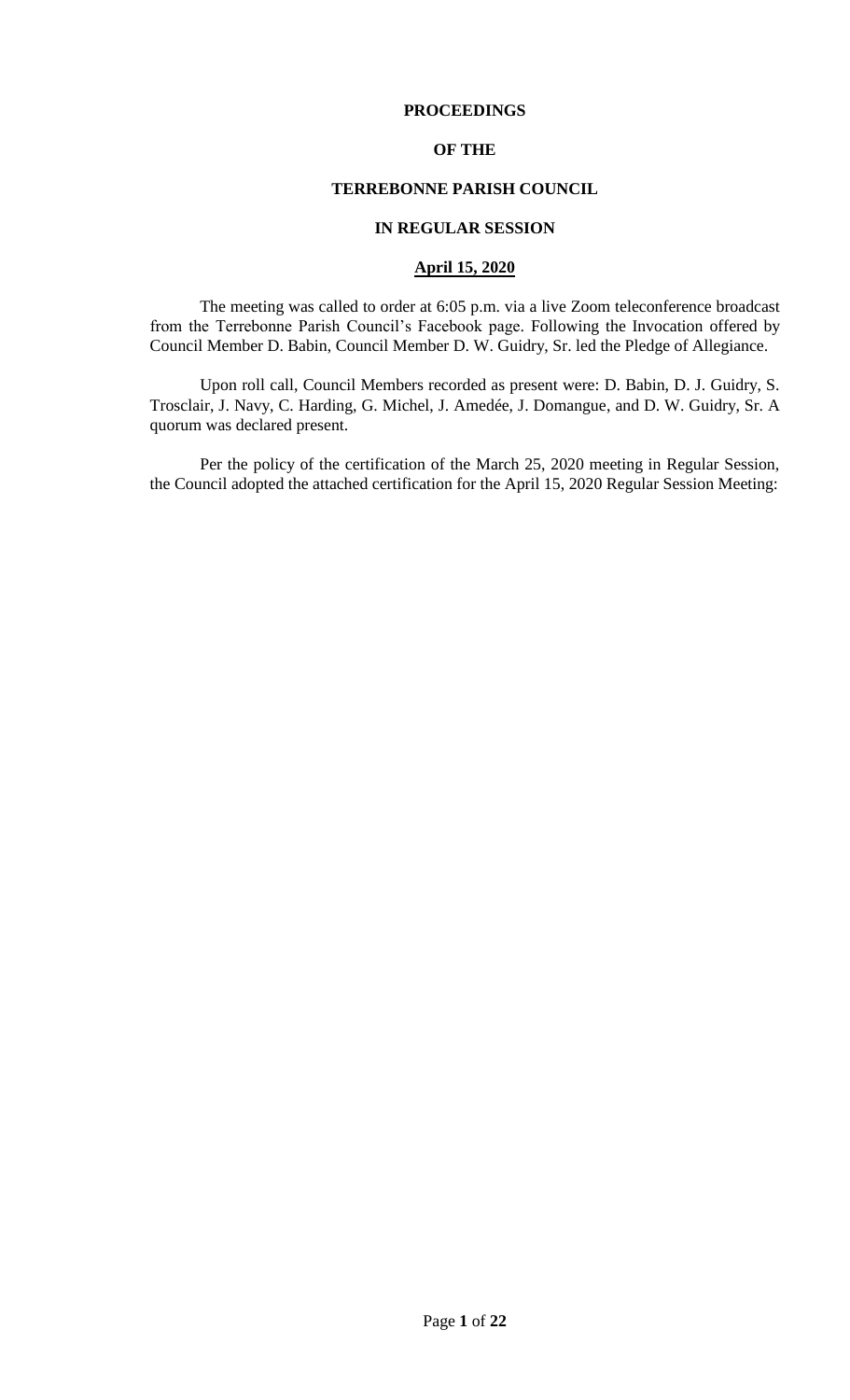#### CERTIFICATION IN ACCORDANCE WITH SECTION 4 OF LOUISIANA EXECUTIVE PROCLAMATION NUMBER JBE 2020-30 OF MARCH 16, 2020

I, Steve Trosclair, am the Chairman of the Terrebonne Parish Council for the Terrebonne Porish Consolidated Government, and I do hereby certify as follows:

- 1. The Terrebonne Parish Council has scheduled a Council meeting for Wednesday, April 15, 2020 at 6:00 p.m.
- 2. The agenda for that Council meeting has been published in accordance with law.
- 4. I am familiar with the Declaration of Public Health Emergency issued by Louisiana Governor John Bel Edwards on March 11, 2020 and the parish-wide declaration of public emergency issued by Terrebonne Parish President Gordon E. Dove on March 12, 2020, in response to spread of novel corona virus into the state of Louisiana; and
- 5. I have read and am familiar with Proclamation Number JBE 2020-30 dated March 16, 2020 by Louisiana Governor John Bel Edwards which, in part, authorizes a local political subdivision to hold public meetings via teleconference or videoconference during this state of emergency in the event a written certification is issued "that it will otherwise be unable to operate due to quorum requirements."
- 6. I have read and am familiar with Torrebonne Parish President Gordon E. Dove's Executive Order on Public Meetings issued March 23, 2020, which suspends the two duy notice requirement for Terrebonne Parish Council meetings and authorizes the Council to conduct meetings in accordance with Louisiana Proclamation Number JBE 2020 30, Section 4 should the Terrebonne Parish Council be unable to obtain a quorum for meeting in person.
- 7. Thave also read and am familiar with Governor Edwards's Proclamation Number 33 JBE 2020 dated March 22, 2020, which orders the citizens of Louisiana to "stay home" except for conducting essential tasks.
- 8. In light of these orders, I have corresponded via email and telephone with all members of the Terrebonne Parish Council.
- 9. Of the nine members of the Terrebonne Parish Council, six members have advised that they are unable to attend in person the Terrebonne Parish Council meeting scheduled for Wednesday, April 15, 2020 at 6:00 p.m.
- 10. Of the nine members of the Terrebonne Parish Council, nine members have advised me that they ARE available to attend that meeting via teleconference or video. conference.
- 11. Therefore, the Terrebonne Parish Council will be unable, due to quorum requirements, to operate for the meeting scheduled for Wednesday, April 15, 2020 at 6:00 p.m. unless the meeting is held via teleconference or video conference.
- 12. Therefore, in accordance with Section 4 of Louisiana Executive Order JBE 2020-30, and in accordance with Parish President Dove's Executive Order on Public Meetings dated March 23, 2020, I certify that the meeting of the Terrebonne Parish Council scheduled for Wednesday, April 15, 2020 at 6:00 p.m. shall be conducted via teleconference or video conference and notice shall be published accordingly.

Certified to be true and correct. on this 14th day of April 2020.

 $\varpi$ r  $\mu$ 

Steve Trosclair, Chairman Terrebonne Parish Council

THERE WAS RECORDED: YEAS: D. Babin, D. J. Guidry, S. Trosclair, J. Navy, C. Harding, G. Michel, J. Amedée, J. Domangue, and D. W. Guidry, Sr. NAYS: None. ABSENT: None. The Chairman declared the motion adopted.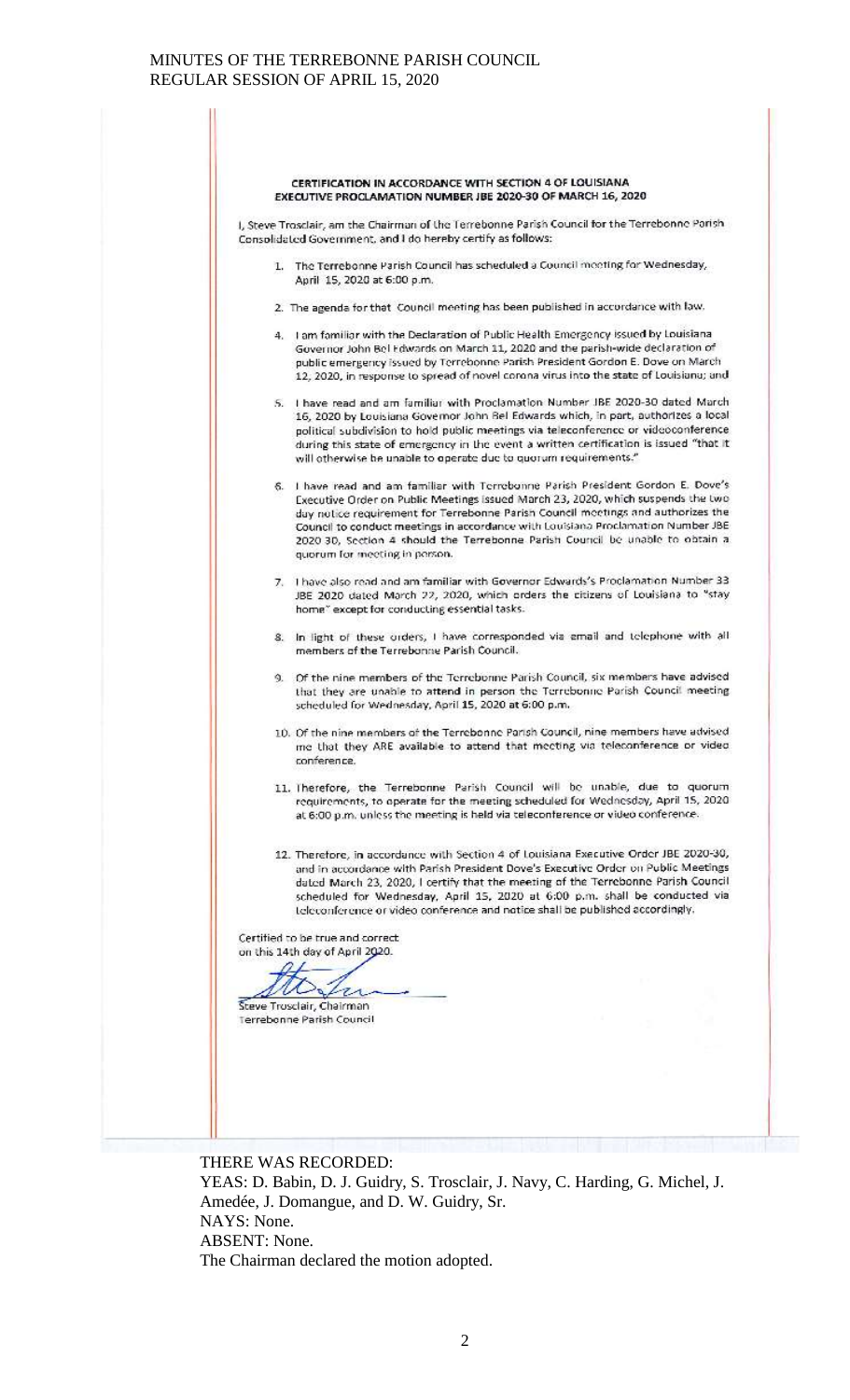Mr. J. Amedée moved, seconded by Mr. D. W. Guidry, Sr., "THAT the Council approve the minutes of the Regular Council Session held on March 11, 2020."

The Chairman called for a vote on the motion offered by Mr. J. Amedée. THERE WAS RECORDED: YEAS: D. Babin, D. J. Guidry, S. Trosclair, J. Navy, C. Harding, G. Michel, J. Amedée, J. Domangue, and D. W. Guidry, Sr. NAYS: None. ABSENT: None. The Chairman declared the motion adopted.

Mr. G. Michel moved, seconded by Mr. D. Babin, "THAT the Council approve the Accounts Payable Bill Lists for 03/30/2020, 04/06/2020, and 04/13/2020."

The Chairman called for a vote on the motion offered by Mr. G. Michel. THERE WAS RECORDED: YEAS: D. Babin, D. J. Guidry, S. Trosclair, J. Navy, C. Harding, G. Michel, J. Amedée, and J. Domangue. NAYS: None. ABSENT: None. ABSTAINING: D. W. Guidry, Sr. The Chairman declared the motion adopted.

Mr. J. Navy moved, seconded by Mr. C. Harding, "THAT the Council continues the following condemnation hearings, originally scheduled for April 27, 2020, until further notice for the following properties:

- a. 119 Scott Lane, Houma, LA, owned by James and Sandra Shanklin
- b. 1703 Dunn Street (Structure 2), Houma, LA, owned by Flamingo Property Management, LLC
- c. 1303 Miles Street, Houma, LA, owned by Michael Sobert
- d. 520 Columbus Street, Houma, LA, owned by Fern Taylor Hite
- e. 515 Antoine Street, Houma, LA, owned by Roberto J. Robledo and Bessie Robledo
- f. 136 King Street, Houma, LA, owned by Elaine M. Nevers-Williams
- g. 2384 Highway 665, Montegut, LA, owned by Joseph Levron and Ryan Levron."

The Chairman called for a vote on the motion offered by Mr. J. Navy. THERE WAS RECORDED: YEAS: D. Babin, D. J. Guidry, S. Trosclair, J. Navy, C. Harding, G. Michel, J. Amedée, J. Domangue, and D. W. Guidry, Sr. NAYS: None. ABSENT: None. The Chairman declared the motion adopted.

Upon Council Member G. Michel's request, the Chairman recognized Ms. Kandace Mauldin, Chief Financial Officer, who clarified that the resolution being discussed revises a previously adopted contract and that the contract would provide for reimbursements for programs and activities held prior to the current public health emergency.

Council Member C. Harding reiterated the need for revising the contract then clarified that the scheduling for the after school programming coincided with the School District's calendar prior to the current public health emergency.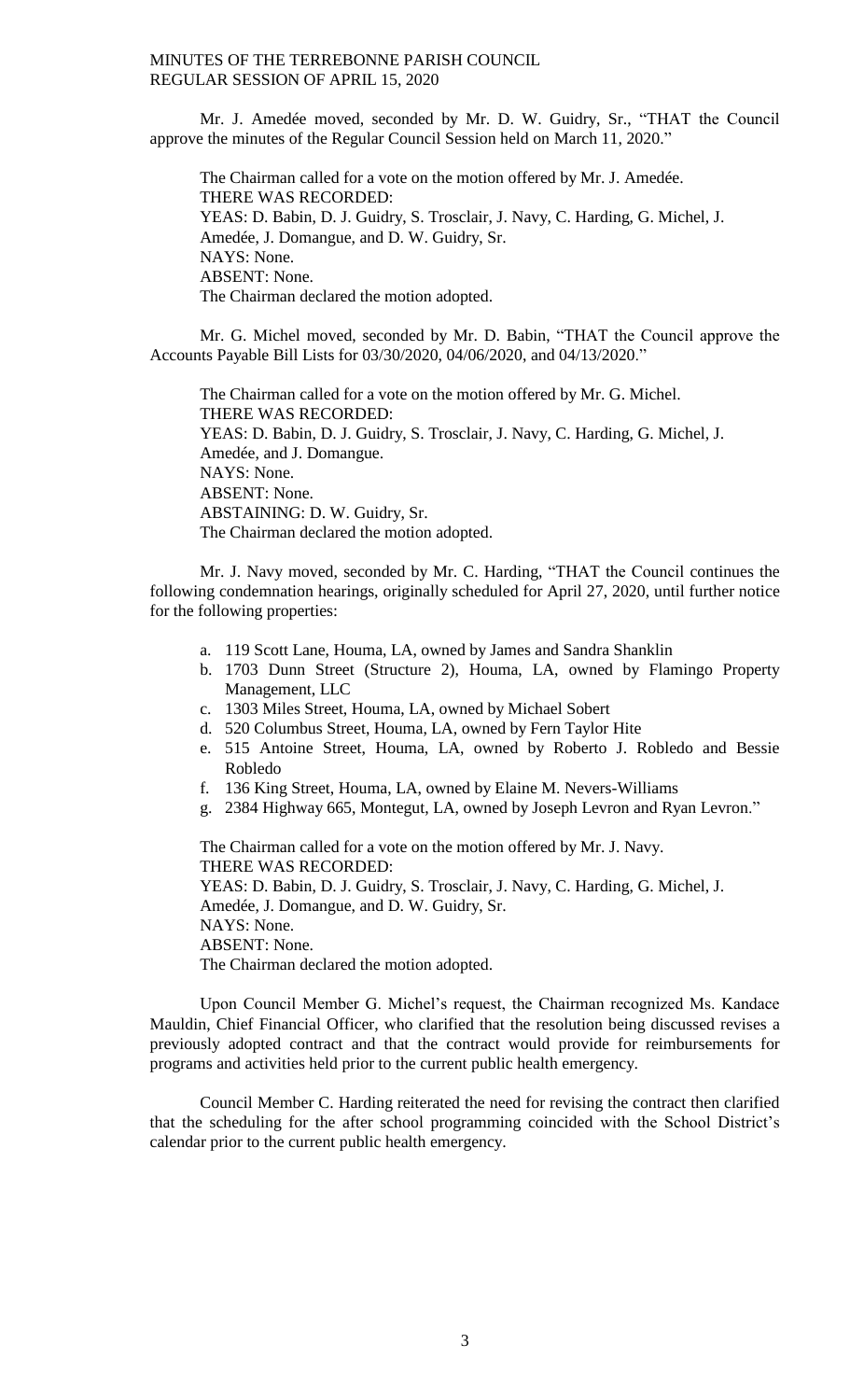OFFERED BY: MR. D. W. GUIDRY SECONDED BY: MR. J. AMEDEE

## **RESOLUTION NO. 20-103**

A RESOLUTION AUTHORIZING THE PARISH PRESIDENT TO SIGN AN AMENDMENT TO THE COOPERATIVE ENDEAVOR AGREEMENT WITH THE NAACP TERREBONNE PARISH YOUTH COUNCIL FOR THE PURPOSE OF OPERATING THE NAACP TERREBONNE PARISH YOUTH COUNCIL AFTER SCHOOL PROGRAM

**WHEREAS,** Article VII, Section 14 of the Louisiana Constitution further provides that "For a public purpose, the state and its political subdivisions or political corporations may engage in cooperative endeavors with each other, with the United States or its agencies, or with any public or private association, corporation or individual"; and,

**WHEREAS,** Louisiana Constitution Article VI, Section 20, Louisiana Revised Statutes 33:1324 and Section 1-07 of the Terrebonne Parish Charter provides "the parish government is authorized, as provided by state law, to enter into joint service agreements or cooperative efforts with other governmental agencies and political subdivisions"; and,

**WHEREAS**, Article VII, Section 14 of the Louisiana Constitution further authorizes "the use of public funds for programs of social welfare for the aid and support of the needy"; and

**WHEREAS**, TPCG believes that supporting the "NAACP Terrebonne Parish Youth Council After School Program " will serve a public purpose and is not gratuitous in light of the benefit provided for support of the poor pursuant to Louisiana Revised Statute 33:1236(11) & 33:4563;

**WHEREAS**, a Cooperative Endeavor Agreement between TPCG and Youth Council was entered into by the Youth Council on March 16, 2020, and TPCG on March 20, 2020

**WHEREAS**, an error was made in the CEA in Section 3.1 in that it provided that the "NAACP Terrebonne Parish Youth After School program will begin on March 16, 2020 and that the correct beginning date is January 27, 2020;

**NOW, THEREFORE BE IT RESOLVED,** by the Terrebonne Parish Council, on behalf of the Terrebonne Parish Consolidated Government, hereby authorizes the Parish President to sign the Amendment to the Cooperative Endeavor Agreement with the NAACP Terrebonne Parish Youth Council.

### **THERE WAS RECORDED:**

YEAS: D. W. Guidry, Sr., D. Babin, D. J. Guidry, S. Trosclair, J. Navy, C. Harding, G. Michel, J. Amedėe, and J. Domangue. NAYS: None. ABSTAINING: None. ABSENT: None. The Chairman declared the resolution adopted on this the  $15<sup>th</sup>$  day of April 2020.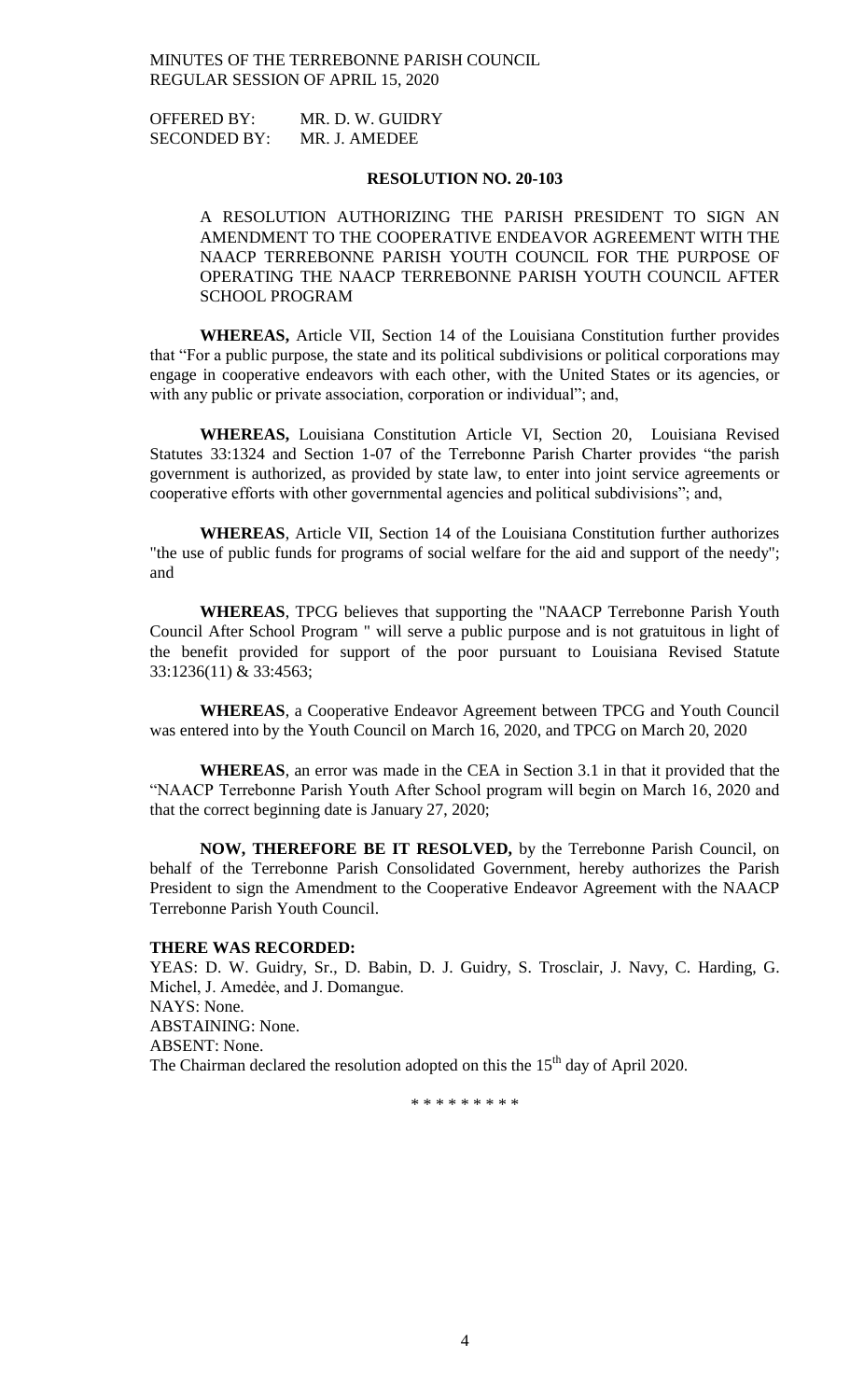OFFERED BY: MR. D. BABIN SECONDED BY: MR. G. MICHEL

### **RESOLUTION NO. 20-104**

A RESOLUTION AUTHORIZING THE TERREBONNE PARISH PRESIDENT TO EXECUTE, ON BEHALF OF THE TERREBONNE PARISH CONSOLIDATED GOVERNMENT, AN INTERGOVERNMENTAL AGREEMENT WITH THE TERREBONNE LEVEE AND CONSERVATION DISTRICT (TLCD) FOR THE FUNDING OF A PROJECT BY DOTD TO REPAIR AND PATCH LOUISIANA HIGHWAY 55 IN LOWER MONTEGUT IN TERREBONNE PARISH.

**WHEREAS**, LA R.S. 33:1324, also known as the Local Services Act, provides that any parish or political subdivision of the state may make agreements between or among themselves to engage jointly in the acquisition or improvement of any public project or improvement provided that at least one of the participants to the agreement is authorized under a provision of law to perform such activity for completion of the undertaking; and

**WHEREAS**, LA R.S. 38:329 and 33:1236 specifically authorizes TLCD and TPCG to enter into agreements of this nature; and

**WHEREAS**, TLCD has been granted by the Louisiana Legislature certain rights, powers, and duties, including but not limited to establishing, constructing, operating, or maintaining flood control works, as they relate to hurricane protection, tidewater flooding, saltwater intrusion, and conservation, in addition to the authority to establish flood control, adequate drainage relating to tidal or riverine flooding, and water resources development including but not limited to construction of reservoirs, diversion canals, gravity and pump drainage systems, erosion control measures, and marsh management, and all other rights, powers and duties provided by law; and

**WHEREAS**, TPCG is a Home Rule Charter local government and is granted the liberally construed "right and authority to exercise any power and perform any function necessary, requisite or proper for the management of its affairs" and "to promote, protect, and preserve the general welfare, safety, health, peace and good order of the parish," not denied by the Charter, by general law, or inconsistent with the Constitution, per Louisiana Constitution Articles VI §§ 5-6 and Terrebonne Parish Charter Sections 1-01, 1-05, 1-06, and 8-08; and

**WHEREAS**, in the past 5 years the TLCD has been building and rehabilitating multiple hurricane protection levees in the lower Montegut area; and

**WHEREAS**, several hundred thousand cubic yards of material (dirt) has been hauled on LA Hwy 55 bringing material to the Morganza to the Gulf (MGT) Reaches H-2, H-3, I, and J-2; and

**WHEREAS,** contractors hauling material on LA Hwy 55 for this project have contributed to the need for the lower portion of LA Hwy 55 to be patched and repaired; and

**WHEREAS**, the Louisiana Department of Transportation and Development (DOTD) has agreed to manage this project and to provide up to \$150,000 towards the needed repairs to LA Hwy 55 between the Humble Canal Bridge and Louisiana Highway 58 in lower Montegut; and

**WHEREAS**, the total estimated cost of these repairs is between \$300,000 to \$400,000; and

**WHEREAS**, TLCD and Terrebonne Parish Consolidated Government (TPCG) are both interested in assisting DOTD in this repair project because TPCG works directly and cooperatively with TLCD on certain levee, drainage and flood protection projects that are of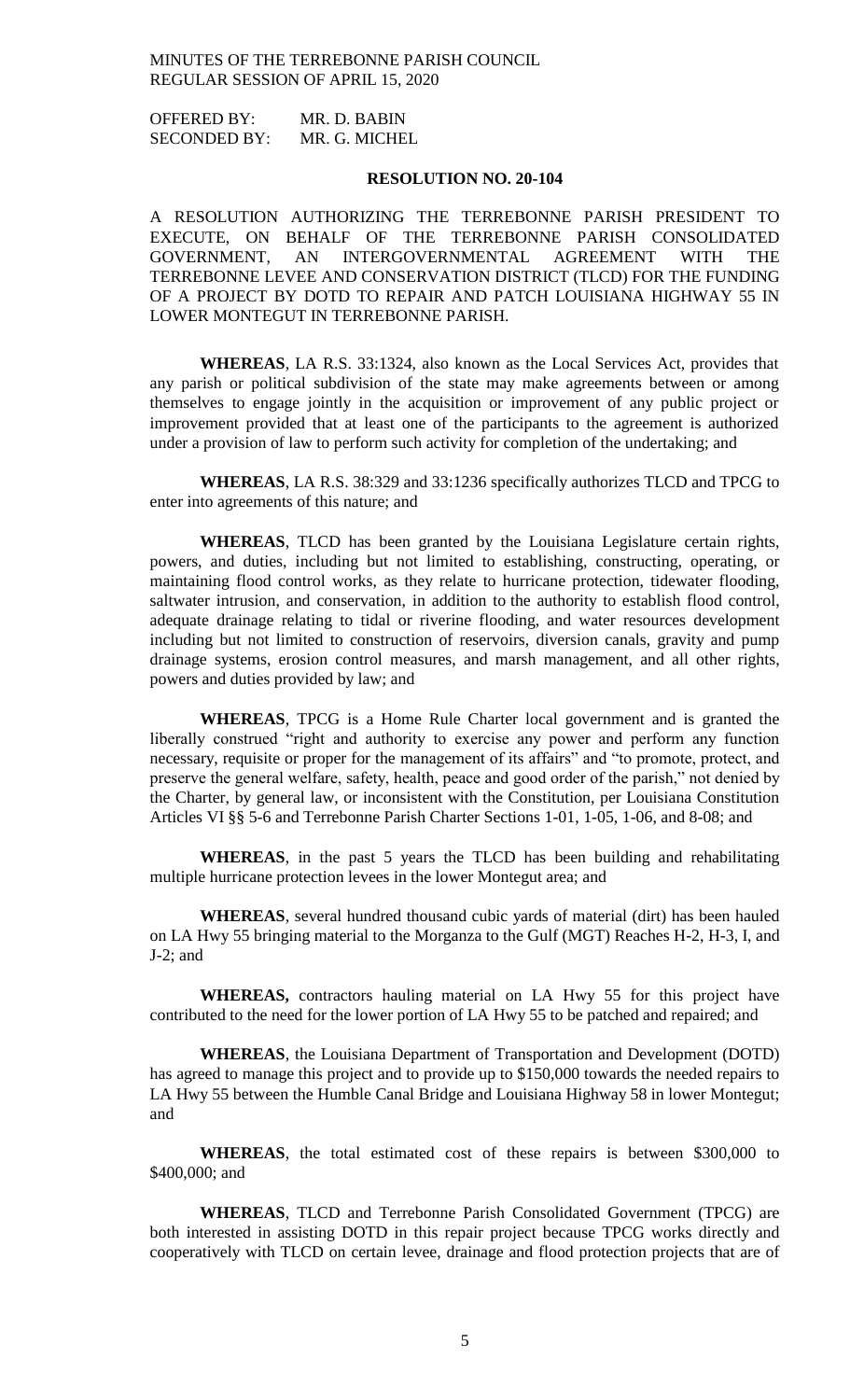mutual benefit and overlap each agency's authority in an effort to provide additional flood protection to the residents of Terrebonne Parish; and

**WHEREAS**, TPCG is the governing authority of the Terrebonne Parish Road Construction District No. 6 (Road Dist 6), which said district has the authority to build, maintain, or repair any public road within Ward 6 of Terrebonne Parish; and

**WHEREAS**, the portion of LA Hwy 55 in lower Montegut is within the Road Dist 6; and

**WHEREAS**, TLCD contractors need to continue using LA Hwy 55 to complete MTG Reach J-2; and

**WHEREAS**, in furtherance of these mutual goals, TPCG and TLCD wish to assist in providing these State Highway repairs with DOTD by equally splitting between TLCD and TPCG the non-state portion of these repairs; and

**WHEREAS,** TLCD is actively pursuing a contract with DOTD for the necessary repairs; and

**WHEREAS**, TPCG wishes to contribute \$125,000 to TLCD towards funding the nonstate portion of these repairs once TLCD has secured a contract with DOTD in which DOTD agrees to perform the repairs; and

**WHEREAS**, the Terrebonne Parish Council has already approved the budget amendment in Ordinance No. 9124 for funding; and

**NOW, THEREFORE BE IT RESOLVED** that the Terrebonne Parish Council, on behalf of the Terrebonne Parish Consolidated Government, hereby authorizes Parish President Gordon E. Dove to enter into the attached Intergovernmental Agreement with TLCD to provide \$125,000 to the TLCD to assist LA DOTD in the repairs and patching for LA Hwy 55 in lower Montegut.

### **THERE WAS RECORDED:**

YEAS: D. W. Guidry, Sr., D. Babin, D. J. Guidry, S. Trosclair, J. Navy, C. Harding, G. Michel, J. Amedẻe, and J. Domangue. NAYS: None. ABSTAINING: None. ABSENT: None.

The Chairman declared the resolution adopted on this the  $15<sup>th</sup>$  day of April 2020.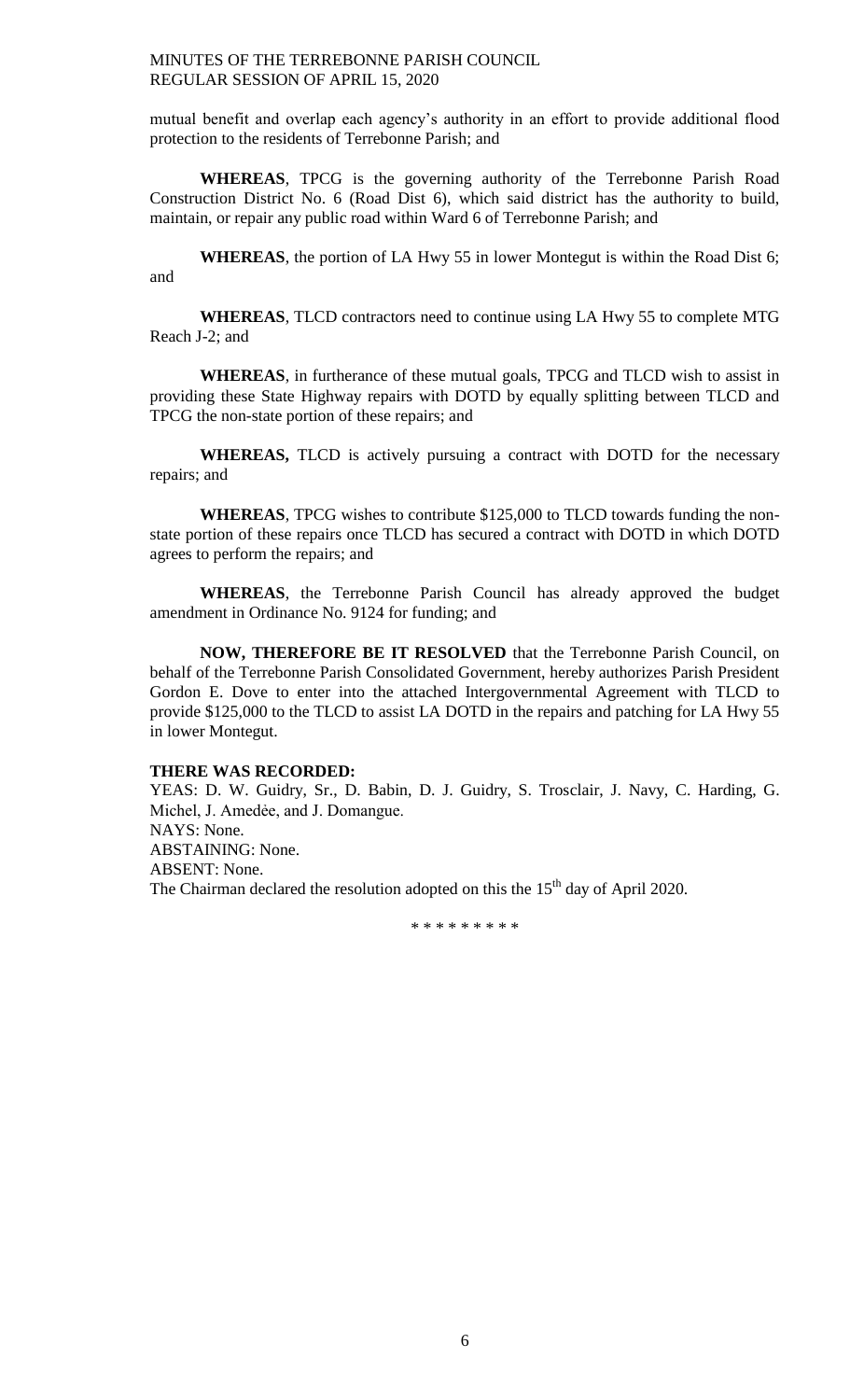OFFERED BY: MR. J. AMEDEE SECONDED BY: MR. D. BABIN

### **RESOLUTION NO. 20-105**

A RESOLUTION AUTHORIZING THE PARISH PRESIDENT RENEW AND EXECUTE A CONTRACTUAL AGREEMENT FOR PROFESSIONAL MEDICAL SERVICES BETWEEN THE TERREBONNE PARISH CONSOLIDATED GOVERNMENT ("TPCG") AND HAYDEL FAMILY PRACTICE, (A PROFESSIONAL MEDICAL CORPORATION) AND ITS PHYSICIANS, NAMELY RICHARD M. HAYDEL, M.D., SCOTT A. HAYDEL, M.D., J. MATTHEW WATKINS, M.D. FOR MEDICAL SERVICES TO BE RENDERED TO THE TERREBONNE PARISH JUVENILE JUSTICE COMPLEX AS THE FACILITY(IES) PHYSICIANS

**WHEREAS,** the Terrebonne Parish Consolidated Government and Haydel Family Practice, a Professional Medical Corporation, and its physicians, namely Richard M. Haydel, M.D., Scott A. Haydel, M.D., and J. Matthew Watkins, M.D. desire to continue the contractual agreement and execute an agreement for the period beginning on May 1, 2020 and ending April 30, 2021, for professional medical services to be rendered to the Terrebonne Parish Juvenile Justice Complex as the facility(ies) physicians; and

**WHEREAS,** the Terrebonne Parish Consolidated Government desires to renew and enter into the said agreement for professional medical services; and

**NOW, THEREFORE BE IT RESOLVED**, by the Terrebonne Parish Council, on behalf of the Terrebonne Parish Consolidated Government, that the Parish President, Gordon E. Dove, is hereby authorized to sign and to execute all documents necessary to renew and execute an agreement for professional services between Terrebonne Parish Consolidated Government and Haydel Family Practice, a Professional Medical Corporation, and its physicians, namely Richard M. Haydel, M.D., Scott A. Haydel, M.D., and J. Matthew Watkins, M.D. not inconsistent with the attached contract, and subject to approval by the legal department.

#### **THERE WAS RECORDED:**

YEAS: D. W. Guidry, Sr., D. Babin, D. J. Guidry, S. Trosclair, J. Navy, C. Harding, G. Michel, J. Amedẻe, and J. Domangue. NAYS: None. ABSTAINING: None. ABSENT: None.

The Chairman declared the resolution adopted on this the  $15<sup>th</sup>$  day of April 2020.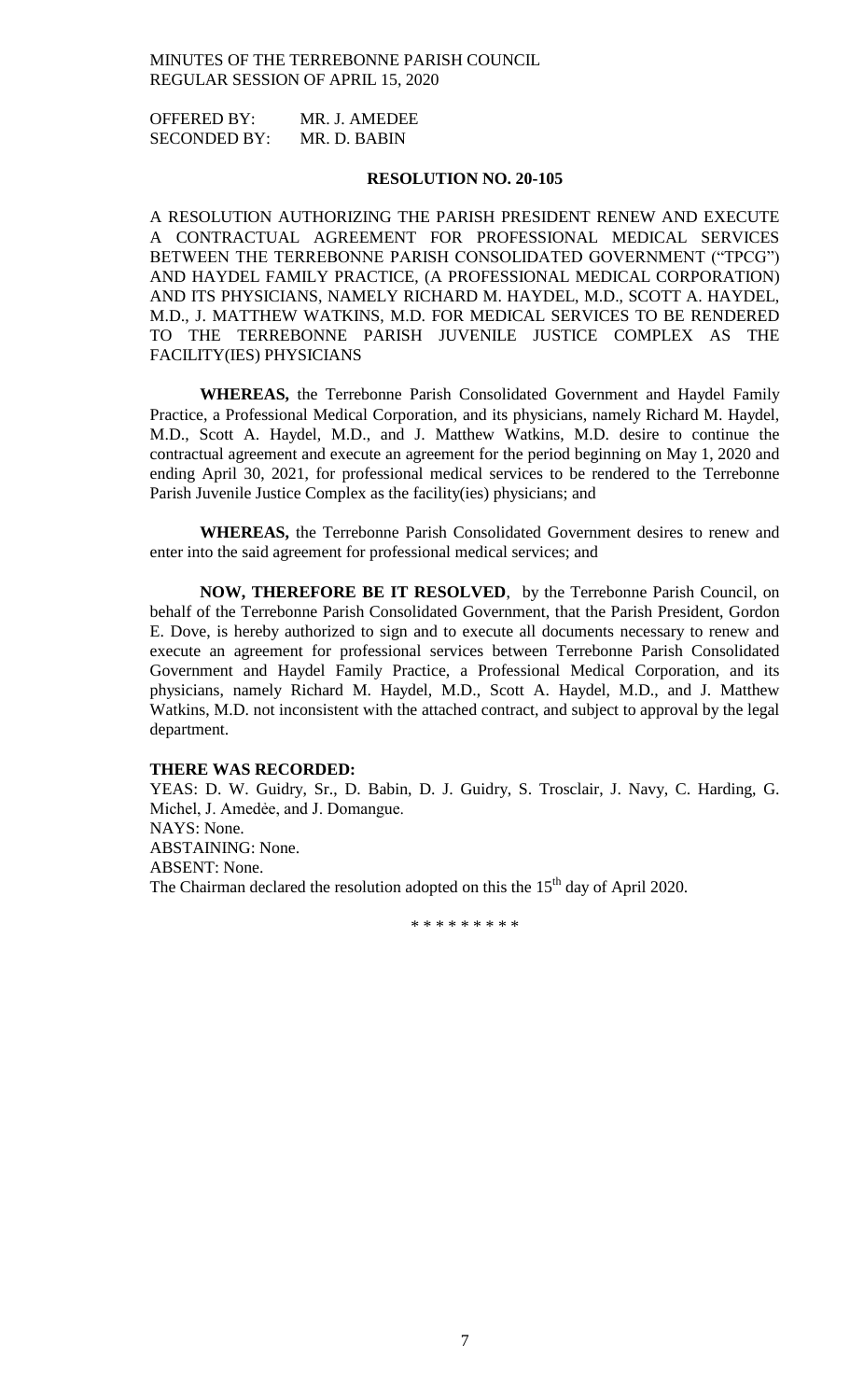OFFERED BY: MR. G. MICHEL SECONDED BY: MR. D. BABIN

### **RESOLUTION NO. 20-106**

A RESOLUTION AUTHORIZING THE EXECUTION OF CHANGE ORDER NO. 1 FOR THE CONSTRUCTION AGREEMENT FOR PARISH PROJECT NO. 19-ROAD-68, VALHI CONNECTOR AT BAYOU COUNTRY SPORTS PARK, TERREBONNE PARISH, LOUISIANA.

**WHEREAS**, the Terrebonne Parish Consolidated Government entered into a contract dated February 14, 2020 with LA Contracting Enterprise, LLC, for Parish Project No. 19- ROAD-68, Valhi Connector at Bayou Country Sports Park, Terrebonne Parish, Louisiana, and

**WHEREAS**, it is necessary to cover costs associated with additional fill material to be hauled in from another site, and

**WHEREAS**, this change order will increase the overall contract price by Twenty-Two Thousand Dollars and No Cents (\$22,000.00), and

**WHEREAS**, four (4) days additional time is needed, and

**WHEREAS**, this Change Order No. 1 has been recommended by the Engineer, All South Consulting Engineers, LLC, for this project, and

**NOW, THEREFORE BE IT RESOLVED** that the Terrebonne Parish Council on behalf of the Terrebonne Parish Consolidated Government, does hereby approve and authorize the execution by Terrebonne Parish President Gordon E. Dove of Change Order No. 1 to the construction agreement with LA Contracting Enterprise, LLC for Parish Project No. 19- ROAD-68, Valhi Connector at Bayou Country Sports Park, Terrebonne Parish, Louisiana, for an increase to the contract amount in the amount of Twenty-Two Thousand Dollars and No Cents (\$22,000.00) with an increase in construction time of four (4) days.

**BE IT FURTHER RESOLVED** that a certified copy of the resolution be forwarded to Engineer, All South Consulting Engineers, LLC.

#### **THERE WAS RECORDED:**

YEAS: D. W. Guidry, Sr., D. Babin, D. J. Guidry, S. Trosclair, J. Navy, C. Harding, G. Michel, J. Amedėe, and J. Domangue.

NAYS: None.

ABSTAINING: None.

ABSENT: None.

The Chairman declared the resolution adopted on this the  $15<sup>th</sup>$  day of April 2020.

\* \* \* \* \* \* \* \* \*

Upon Council Member C. Harding's request, Council Member D. W. Guidry, Sr. clarified that the island to be installed via the change order was to complete a construction of a cul-de-sac with the road's extension being completed for the time being.

Upon Council Member J. Navy's request, the Chairman recognized Ms. Kandace Mauldin, Chief Financial Officer, who clarified that the change orders were within the budgeted funding for the project. The Chairman then recognized Mr. Mike Toups, Parish Manager, who clarified that no additional change orders were expected for the project to be completed.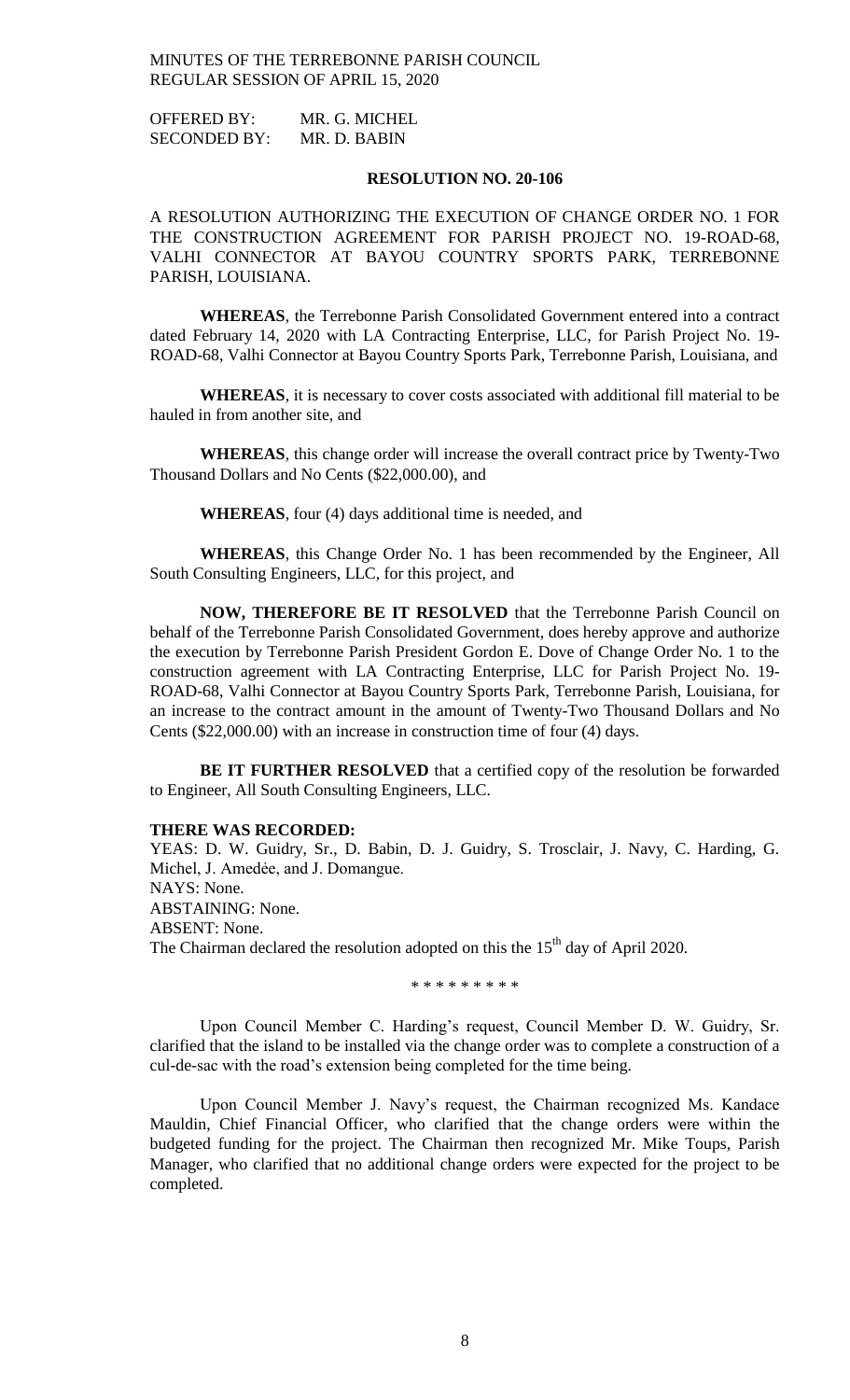OFFERED BY: MR. G. MICHEL SECONDED BY: MR. D. BABIN

### **RESOLUTION NO. 20-107**

A resolution authorizing the execution of Change Order No. 2 for the Construction Agreement for Parish Project No. 19-ROAD-68, Valhi Connector at Bayou Country Sports Park, Terrebonne Parish, Louisiana.

**WHEREAS**, the Terrebonne Parish Consolidated Government entered into a contract dated February 14, 2020 with LA Contracting Enterprise, LLC, for Parish Project No. 19- ROAD-68, Valhi Connector at Bayou Country Sports Park, Terrebonne Parish, Louisiana, and

**WHEREAS**, it is necessary to cover costs associated with the construction of an island in the cul-de-sac, and

**WHEREAS**, this change order will increase the overall contract price by Twelve Thousand, Two Hundred Fifty Dollars and No Cents (\$12,250.00), and

**WHEREAS**, five (5) days additional time is needed, and

**WHEREAS**, this Change Order No. 2 has been recommended by the Engineer, All South Consulting Engineers, LLC, for this project, and

**NOW, THEREFORE BE IT RESOLVED** that the Terrebonne Parish Council on behalf of the Terrebonne Parish Consolidated Government, does hereby approve and authorize the execution by Terrebonne Parish President Gordon E. Dove of Change Order No. 1 to the construction agreement with LA Contracting Enterprise, LLC for Parish Project No. 19- ROAD-68, Valhi Connector at Bayou Country Sports Park, Terrebonne Parish, Louisiana, for an increase to the contract amount in the amount of Twelve Thousand, Two Hundred Fifty Dollars and No Cents (\$12,250.00) with an increase in construction time of five (5) days.

**BE IT FURTHER RESOLVED** that a certified copy of the resolution be forwarded to Engineer, All South Consulting Engineers, LLC.

### **THERE WAS RECORDED:**

YEAS: D. W. Guidry, Sr., D. Babin, D. J. Guidry, S. Trosclair, J. Navy, C. Harding, G. Michel, J. Amedėe, and J. Domangue.

NAYS: None.

ABSTAINING: None.

ABSENT: None.

The Chairman declared the resolution adopted on this the  $15<sup>th</sup>$  day of April 2020.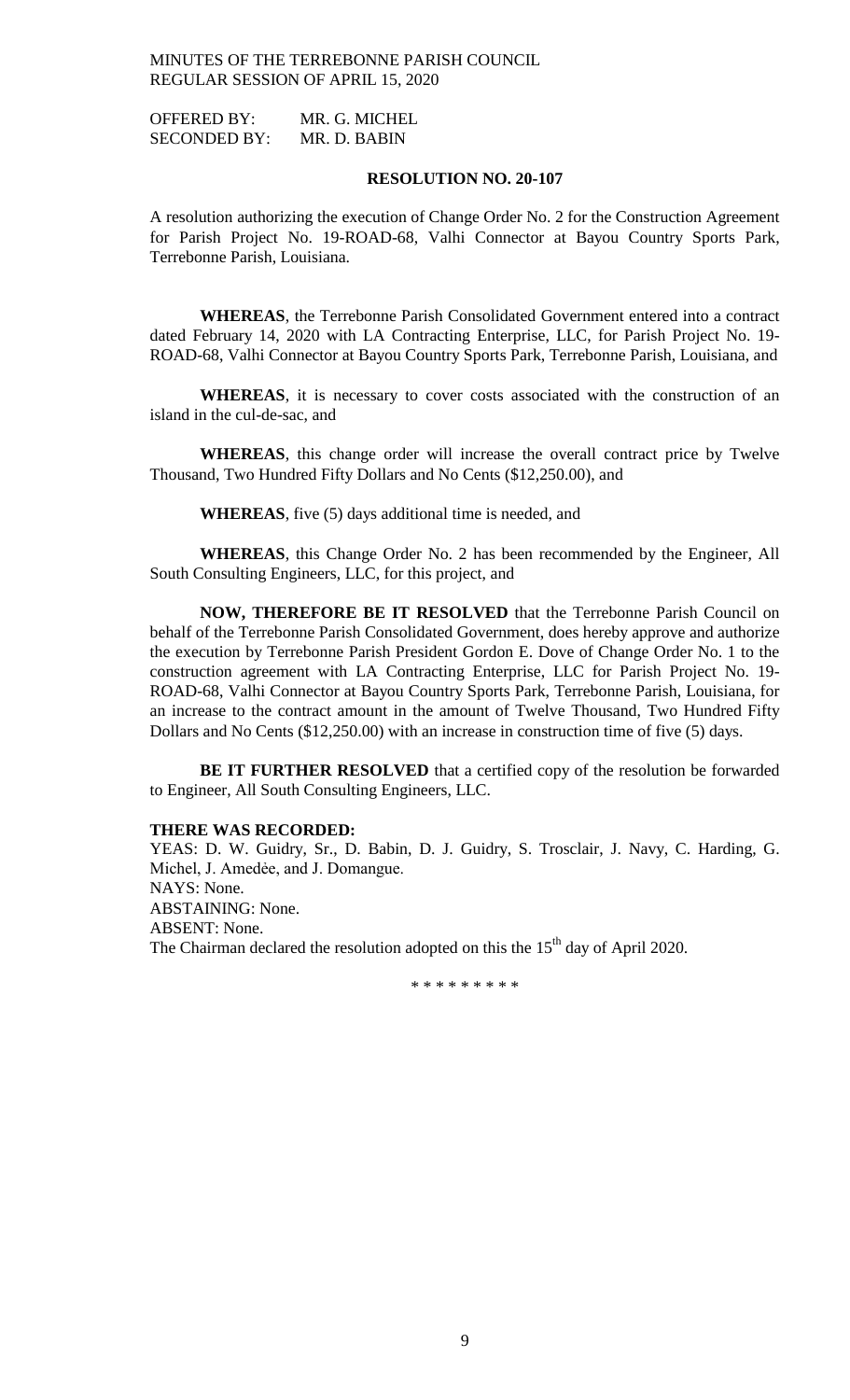OFFERED BY: MR. D. W. GUIDRY, SR. SECONDED BY: MR. D. BABIN

### **RESOLUTION NO. 20-108**

A resolution authorizing the execution of Change Order No. 3 for the Construction Agreement for Parish Project No.18-BRG-49, Polk Street Bridge Replacement Project, Terrebonne Parish, Louisiana.

**WHEREAS**, the Terrebonne Parish Consolidated Government entered into a contract dated July 25, 2019 with Baker Pile Driving & Site Work, LLC, for Parish Project No.18- BRG-49, Polk Street Bridge Replacement Project, Terrebonne Parish, Louisiana, and

**WHEREAS**, it is necessary to cover costs associated with the addition of work to replace transitional pavement with a curb, and

**WHEREAS**, no additional time is needed to perform the additional work, and

**WHEREAS**, this change order will increase the overall contract price by Five Thousand, Five Hundred Thirty-Five Dollars and No Cents (\$5,535.00), and

**WHEREAS**, this Change Order No. 3 has been recommended by the Engineer, Milford & Associates, Inc, for this project.

**NOW, THEREFORE BE IT RESOLVED** that the Terrebonne Parish Council on behalf of the Terrebonne Parish Consolidated Government, does hereby approve and authorize the execution by Terrebonne Parish President Gordon E. Dove of Change Order No. 3 to the construction agreement with Baker Pile Driving & Site Work, LLC for Parish Project No.18- BRG-49, Polk Street Bridge Replacement Project, Terrebonne Parish, Louisiana, for an increase to the contract amount in the amount of Five Thousand, Five Hundred Thirty-Five Dollars and No Cents (\$5,535.00) with no increase in construction time, and

**BE IT FURTHER RESOLVED** that a certified copy of the resolution be forwarded to Engineer, Milford & Associates, Inc.

### **THERE WAS RECORDED:**

YEAS: D. W. Guidry, Sr., D. Babin, D. J. Guidry, S. Trosclair, J. Navy, C. Harding, G. Michel, J. Amedėe, and J. Domangue.

NAYS: None.

ABSTAINING: None.

ABSENT: None.

The Chairman declared the resolution adopted on this the  $15<sup>th</sup>$  day of April 2020.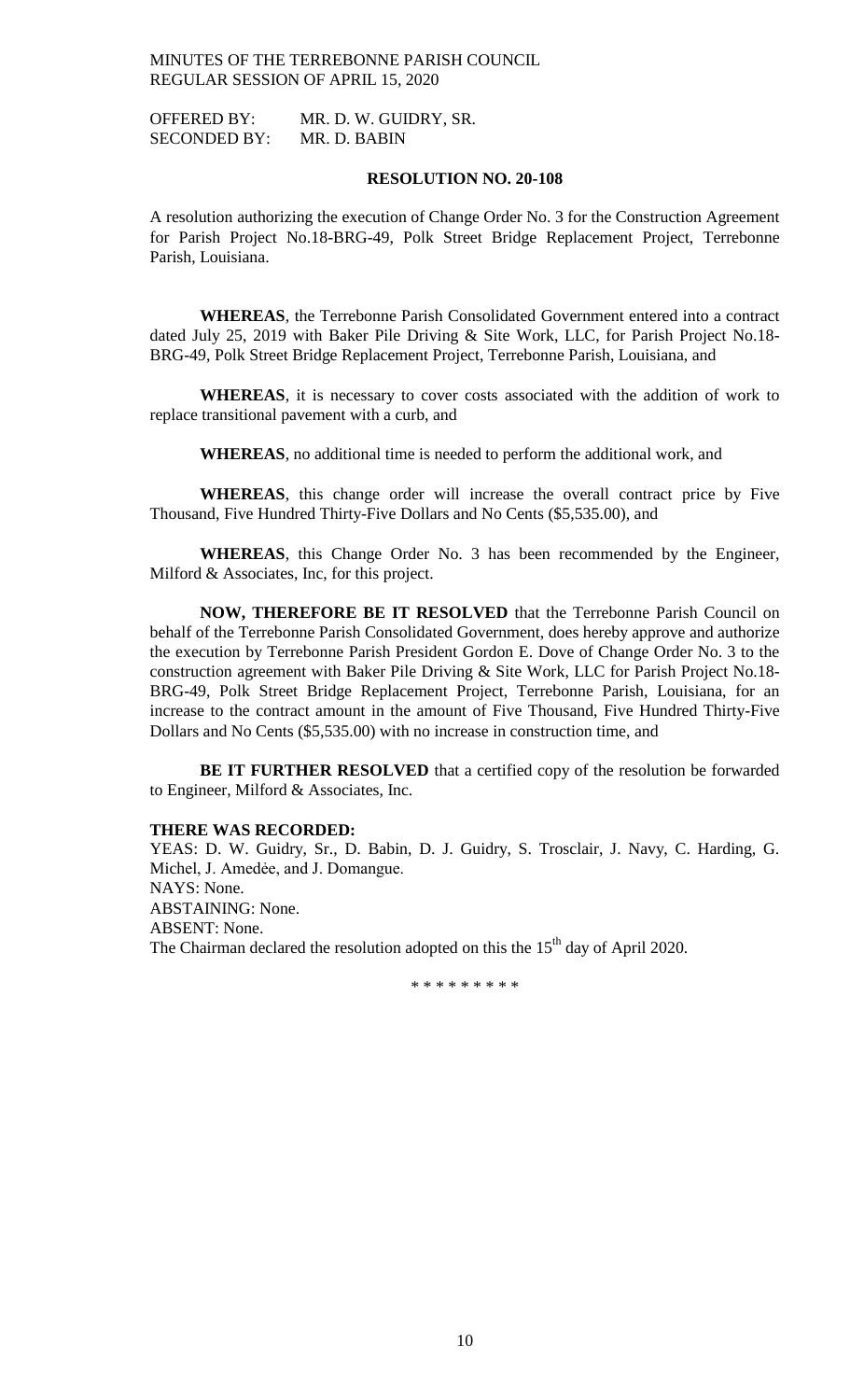SECONDED BY: MR. D. BABIN

OFFERED BY: MR. D. W. GUIDRY, SR.

# **RESOLUTION NO. 20-109**

A resolution providing for the acceptance of work performed by Baker Pile Driving & Site Work, LLC, in accordance with the Certificate of Substantial Completion for Parish Project 18- BRG-49, Polk Street Bridge Replacement Project, Terrebonne Parish, Louisiana.

**WHEREAS**, the Terrebonne Parish Consolidated Government entered into a contract dated July 25, 2019 with Baker Pile Driving & Site Work, LLC, for Parish Project 18-BRG-49, Polk Street Bridge Replacement Project, Terrebonne Parish, Louisiana, as will be seen by reference to said contract which is recorded under Entry No. 1585865 of the records of Terrebonne Parish, and

**WHEREAS**, the work performed has been inspected by authorized representatives of the Owner, Engineer, and Contractor and found to be substantially complete, and

**WHEREAS**, the Engineer for this project, Milford & Associates, Inc., recommends the acceptance of the substantial completion,

**NOW, THEREFORE BE IT RESOLVED** that the Terrebonne Parish Council, on behalf of the Terrebonne Parish Consolidated Government, does hereby accept the work performed, effective as of the date of recording of this resolution, and does authorize and direct the Clerk of Court and Ex-Officio Recorder of Mortgages of Terrebonne Parish to note this acceptance thereof in the margin of the inscription of said contract under Entry No. 1585865 of the Records of Terrebonne Parish, Louisiana, and

**BE IT FURTHER RESOLVED** that a certified copy of the resolution be forwarded to the Milford & Associates, Inc., and

**BE IT FURTHER RESOLVED** that a certified copy of the resolution be recorded in the office of the Clerk of Court of Terrebonne Parish to commence a 45-day clear lien period, and

**BE IT FURTHER RESOLVED** that the Administration is authorized to make payment of retainage upon the presentation of a Clear Lien Certificate.

#### **THERE WAS RECORDED:**

YEAS: D. W. Guidry, Sr., D. Babin, D. J. Guidry, S. Trosclair, J. Navy, C. Harding, G. Michel, J. Amedėe, and J. Domangue. NAYS: None. ABSTAINING: None. ABSENT: None. The Chairman declared the resolution adopted on this the  $15<sup>th</sup>$  day of April 2020.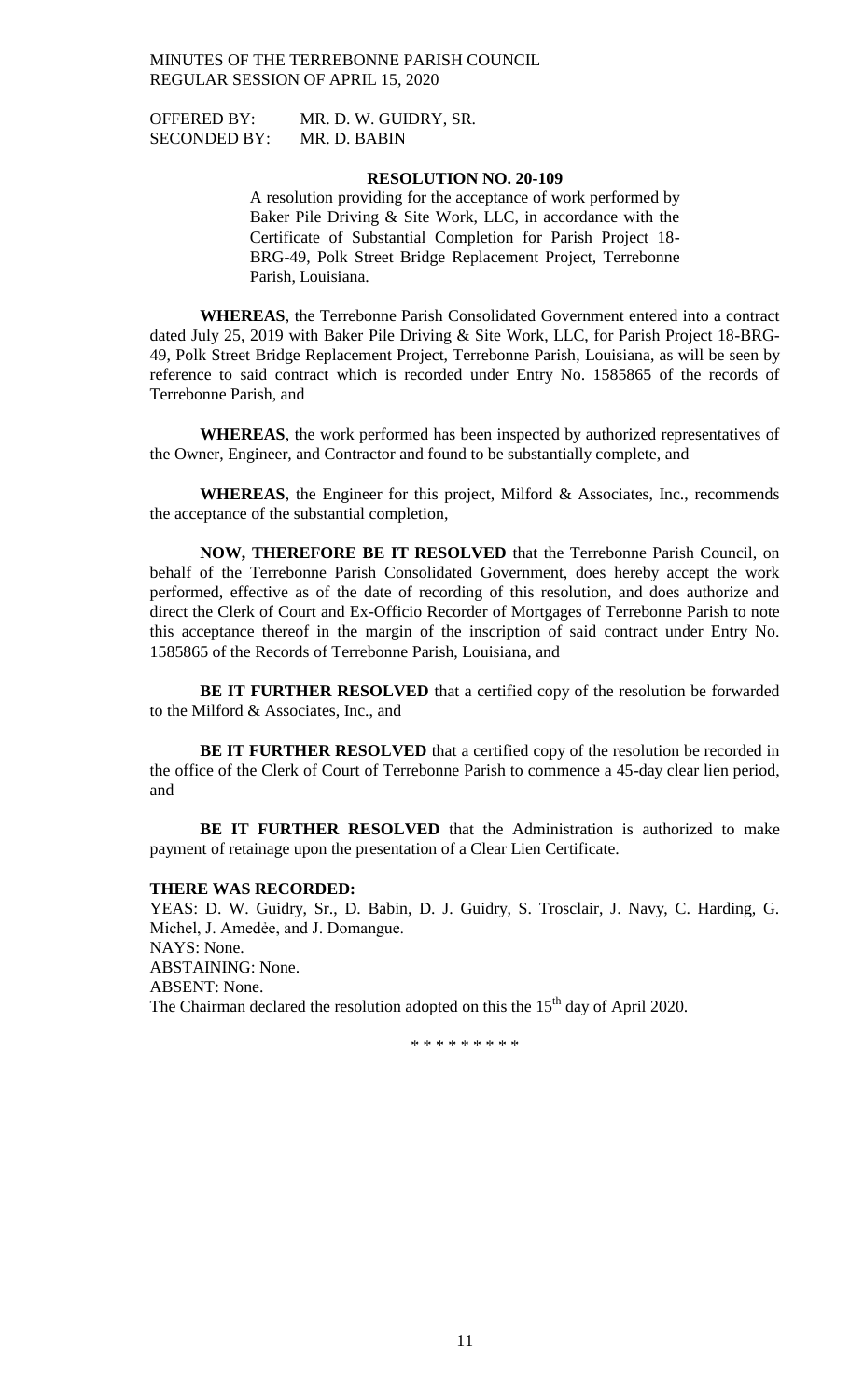OFFERED BY: MR. C. HARDING SECONDED BY: MR. J. NAVY

### **RESOLUTION NO. 20-110**

A RESOLUTION TO LOAN DISASTER IN-FILL HOUSING PROGRAM FUNDS TO OPTIONS FOR INDEPENDENCE IN AN AMOUNT NOT TO EXCEED \$150,000.00 FOR THE PERMANENT FINANCING OF AN AFFORDABLE SINGLE FAMILY HOME LOCATED AT 107 SAINTS CIRCLE, HOUMA, LOUISIANA

**WHEREAS**, the Terrebonne Parish Consolidated Government has allocated \$3,870,000.00 of its *Community Development Block Grant 2008 Disaster Recovery Supplemental Appropriation* for the specific purpose of revitalizing communities damaged by Hurricanes Gustav and/or Ike by eliminating the blight of vacant properties and increase the availability of affordable rental housing for low to moderate income persons that has been strained as a result of the storms; and

**WHEREAS**, Options for Independence, a qualified non-profit developer is committed to developing affordable rental housing for low income and disabled citizens of Terrebonne Parish; and

**WHEREAS**, Options for Independence has submitted a project proposal in the amount of \$150,000.00 to acquire and improve a single family home located at 107 Saints Circle, Houma, Louisiana; and

**WHEREAS**, after a thorough review of Options for Independence's project proposal by the Department of Housing and Human Services, it has been determined that the requirements to move forward with acquisition have been met.

**WHEREAS,** this loan is conditioned upon Options for Independence meeting all requirements set forth by the Louisiana Office of Community Development's Disaster Recovery Unit and the Terrebonne Parish Consolidated Government upon completion of work..

**NOW, THEREFORE BE IT RESOLVED**, that the Terrebonne Parish Council, on the behalf of the Terrebonne Parish Consolidated Government and the Parish President, does hereby agree to conditionally loan Disaster In-Fill Housing Program funds in an amount not to exceed \$150,000.00 to Options for Independence, for the acquisition and improvement of a single family home located at 107 Saints Circle, Houma, Louisiana; and

**BE IT FURTHER RESOLVED**, that the Terrebonne Parish Council, on the behalf of the Terrebonne Parish Consolidated Government, does hereby authorize the Parish President to execute all agreements in this regard.

## **THERE WAS RECORDED:**

YEAS: D. W. Guidry, Sr., D. Babin, D. J. Guidry, S. Trosclair, J. Navy, C. Harding, G. Michel, J. Amedẻe, and J. Domangue. NAYS: None. ABSTAINING: None. ABSENT: None. The Chairman declared the resolution adopted on this the  $15<sup>th</sup>$  day of April 2020.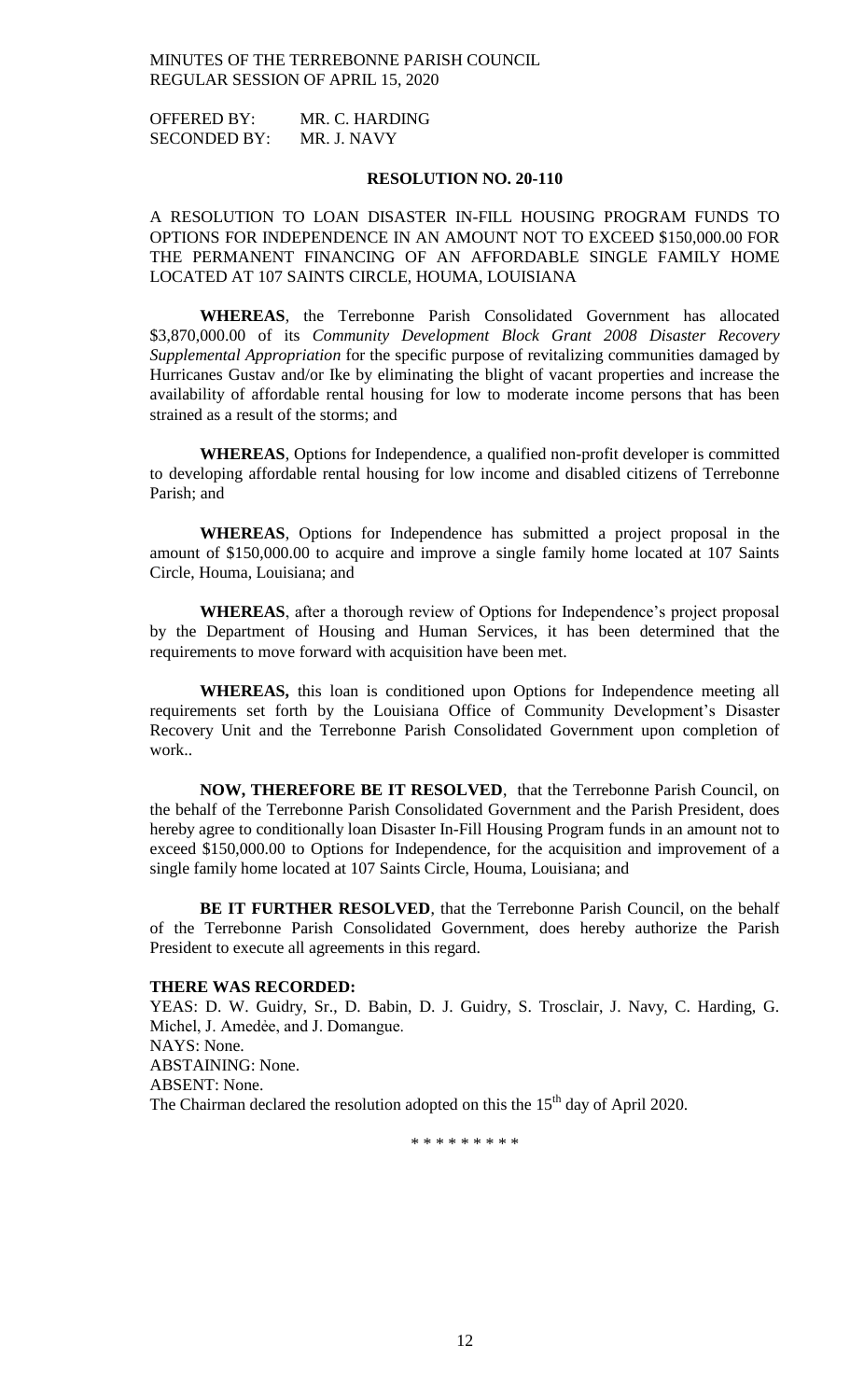OFFERED BY: MR. J. NAVY SECONDED BY: MR. D. BABIN

### **RESOLUTION NO. 20-111**

**WHEREAS**, Article VII, Section 14 of the Louisiana Constitution authorizes the use of public funds and property "for programs of social welfare for the aid and support of the needy"; and

**WHEREAS,** the Attorney General for the State of Louisiana has determined that the mentally handicapped and developmentally disabled qualify as needy within the meaning of Article VII, Section 14 of the Louisiana Constitution; and

**WHEREAS,** Article VII, Section 14 of the Louisiana Constitution further provides that "[F]or a public purpose, the state and its political subdivisions or political corporations may engage in cooperative endeavors with each other, with the United States or its agencies, or with any public or private association, corporation or individual"; and,

**WHEREAS**, South Central Louisiana Human Services Authority (SCLHSA), a local governing entity contracted through the Department of Health and Hospitals, is authorized to direct the operation and management of public, community-based programs and services relative to mental health, developmental disabilities, and addictive disorders services in Terrebonne Parish; and

**WHEREAS**, TPCG believes that partially funding the services of SCLHSA by paying for certain social service contracts for mentoring/counseling, transportation, a peer supportive opportunity center and security for its Treatment Center serves the public purpose of serving the mental health, developmental disabilities, and addictive disorders services for needy citizens in Terrebonne Parish; and

**NOW, THEREFORE BE IT RESOLVED** by the Terrebonne Parish Council, on behalf of the Terrebonne Parish Consolidated Government, hereby authorizes Gordon Dove, Parish President to enter into a contract with South Central Louisiana Human Services Authority for an amount not to exceed \$313,177 as approved by the legal department.

## **THERE WAS RECORDED:**

YEAS: D. W. Guidry, Sr., D. Babin, D. J. Guidry, S. Trosclair, J. Navy, C. Harding, G. Michel, J. Amedée, and J. Domangue. NAYS: None. ABSTAINING: None. ABSENT: None. The Chairman declared the resolution adopted on this the  $15<sup>th</sup>$  day of April 2020.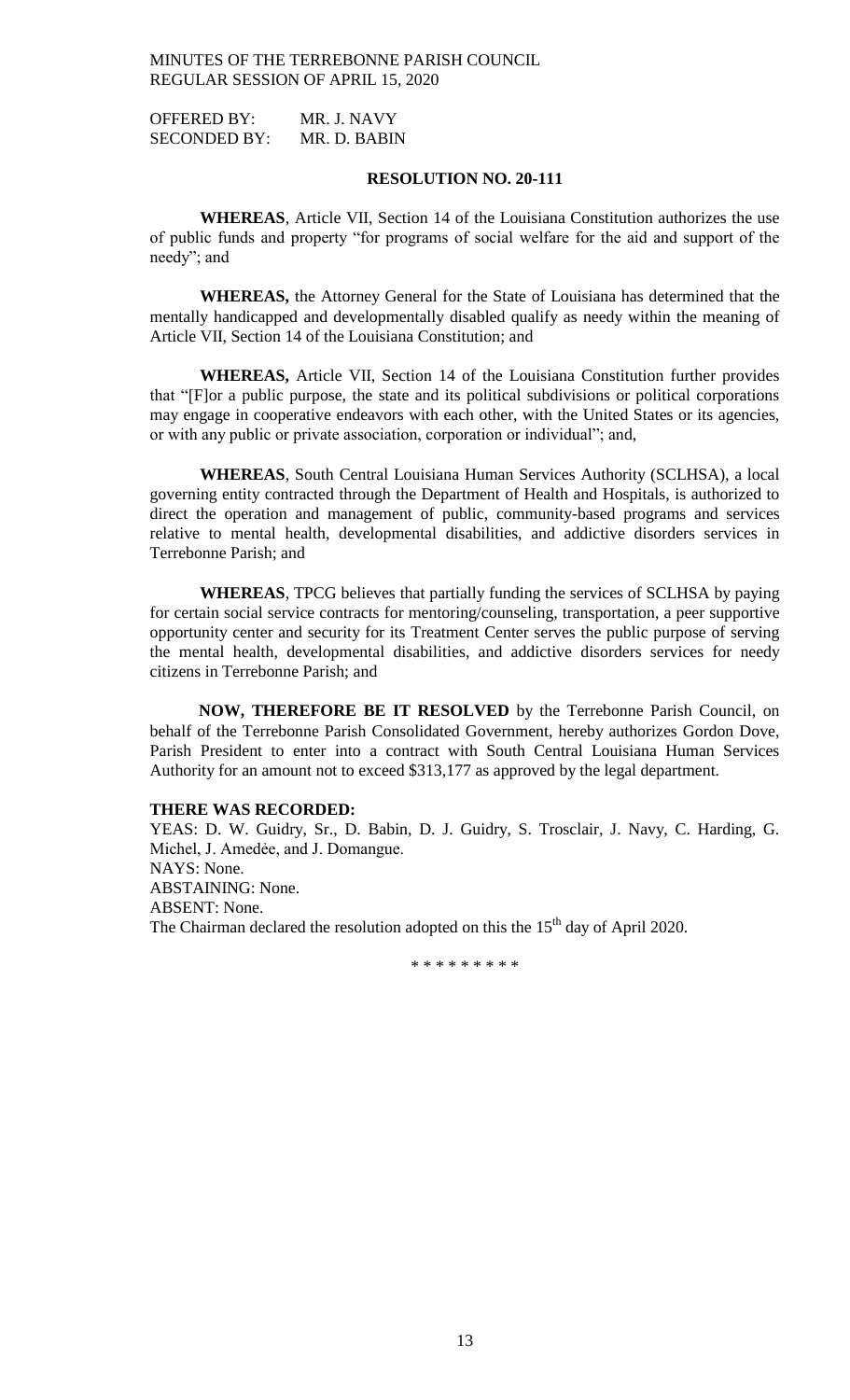OFFERED BY: MR. D. BABIN SECONDED BY: MR. J. AMEDEE

### **RESOLUTION NO. 20-112**

**WHEREAS**, on January 31, 2020 bids were received by the Terrebonne Parish Consolidated Government for Bid 20-ANSH-06 Purchase of New/Unused Digital X-ray Machine with Computer and Software for the Animal Shelter Division of the Utilities Department, and

**WHEREAS,** after careful review by the Purchasing Division, Valerie Robinson, Animal Shelter Manager and Ernest Brown, Associate Utilities Director it has been determined that the lowest qualified bid is that of Wayne LeBleu & Associates Inc., in the amount of Thirty-Eight Thousand, Three Hundred Fifty-Eight Dollars (\$38,358.00), and

**WHEREAS,** Parish Administration has concurred with the recommendation that the bid of Wayne LeBleu & Associates Inc be accepted at the aforementioned price for Bid 20-ANSH-06 Purchase of New/Unused Digital X-ray Machine with Computer and Software as per the attached documents, and

**NOW, THEREFORE BE IT RESOLVED** by the Terrebonne Parish Council, on behalf of the Terrebonne Parish Consolidated Government that the recommendation of Parish Administration is approved for the purchase of an x-ray machine for the Animal Shelter Division, as per attached documents.

## **THERE WAS RECORDED:**

YEAS: D. W. Guidry, Sr., D. Babin, D. J. Guidry, S. Trosclair, J. Navy, C. Harding, G. Michel, J. Amedée, and J. Domangue. NAYS: None. ABSTAINING: None. ABSENT: None. The Chairman declared the resolution adopted on this the  $15<sup>th</sup>$  day of April 2020.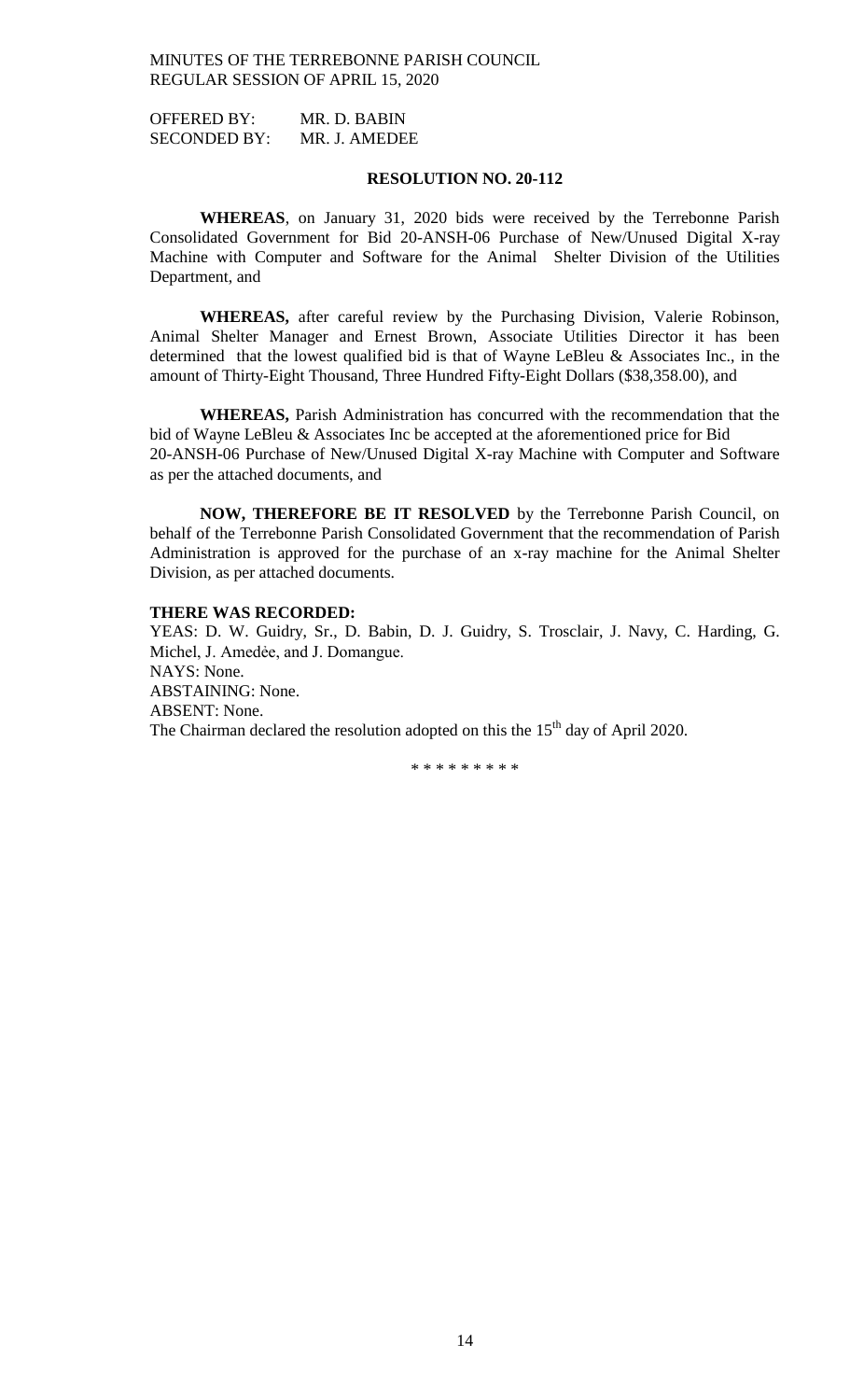OFFERED BY: MR. C. HARDING SECONDED BY: MR. D. W. GUIDRY, SR.

### **RESOLUTION NO. 20-113**

A RESOLUTION GIVING NOTICE OF INTENT TO ADOPT AN ORDINANCE TO DEDICATE AND ACCEPT THE MAINTENANCE/OPERATION OF THE STREET(S), DRAINAGE SERVITUDES, GAS, AND RIGHTS-OF-WAY FOR "BELMONT PLACE;" ENERGIZE AND ACCEPT THE STREET LIGHTS AND TO INCORPORATE "INDEPENDENCE DRIVE" AND "CLEARWATER LANE" INTO THE ENHANCED 911 EMERGENCY RESPONSE SYSTEM FOR THE PURPOSE OF PROVIDING A BETTER MEANS OF LOCATING ADDRESSES.

**THEREFORE, BE IT RESOLVED,** by the Terrebonne Parish Council on behalf of the Terrebonne Parish Consolidated Government, that Notice of Intent is given for adopting an ordinance to dedicate and accept the maintenance/operation of the street(s), drainage servitudes, gas, and rights-of-way for "Belmont Place;" energize and accept the street lights; and to incorporate "Independence Drive" and "Clearwater Lane" into the Enhanced 911 Emergency Response System for the purpose of providing a better means of locating addresses.

**BE IT FURTHER RESOLVED,** that a public hearing on said ordinance be called for Wednesday, April 29, 2020 at 6:30 p.m.

### **THERE WAS RECORDED:**

YEAS: D. W. Guidry, Sr., D. Babin, D. J. Guidry, S. Trosclair, J. Navy, C. Harding, G. Michel, J. Amedée, and J. Domangue. NAYS: None. ABSTAINING: None. ABSENT: None. The Chairman declared the resolution adopted on this the  $15<sup>th</sup>$  day of April 2020.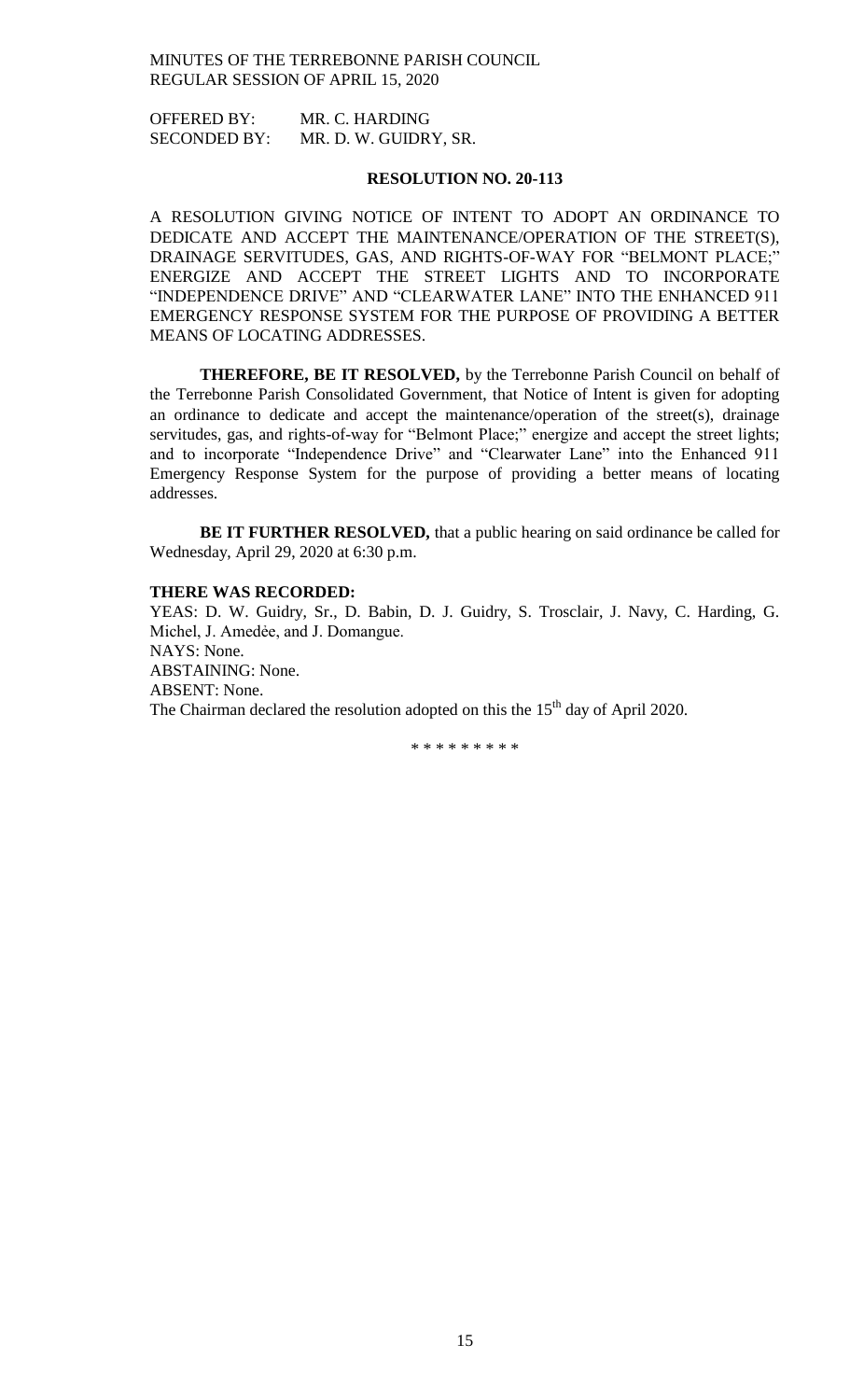OFFERED BY: MR. J. NAVY SECONDED BY: MR. D. W. GUIDRY, SR.

### **RESOLUTION NO. 20-114**

A resolution authorizing Terrebonne Parish President to enter into an agreement with All South Consulting Engineers, LLC for the purpose of implementing Government Accounting Standards Board (GASB) Statement No. 83, "*Certain Asset Retirement Obligations*"

**WHEREAS**, GASB Statement No. 83. "*Certain Asset Retirement Obligations*" addresses accounting and financial reporting for certain asset retirement obligation (AROs), and

**WHEREAS**, An ARO is a legally enforceable liability associated with the retirement of a tangible capital asset, and

**WHEREAS**, a government that has a legal obligation to perform asset retirement activities related to its tangible capital assets should recognize a liability based on the guidance in the Statement, and

**WHEREAS**, the statement established criteria for determining the timing and pattern of recognition of a liability and a corresponding deferred outflow of resources for AROs, and

**WHEREAS**, GASB Statements No, 83 is effective for reporting periods beginning after June 15, 2018, and

**WHEREAS**, GASB Statement No. 83 is required to be implemented for TPCG's December 31, 2019 audited financial statements, and

**WHEREAS**, All South Consulting Engineers, LLC will provide professional services to comply with GASB Statement No. and

**WHEREAS**, All South Consulting Engineers, LLC has offered to provide these professional services for an amount of Sixty-Eight Thousand Five Hundred and Twenty Dollars (\$68,520), and

**NOW THEREFORE BE IT RESOLVED**, by the Terrebonne Parish Council, on behalf of Terrebonne Parish Consolidated Government, that the professional engineering services from All South Consulting Engineers, LLC be, and is hereby approved, and

**BE IT FURTHER RESOLVED**, that the Parish President and all other appropriate parties be, and they are hereby authorized to execute any and all contract documents associated therewith.

## **THERE WAS RECORDED:**

YEAS: D. W. Guidry, Sr., D. Babin, D. J. Guidry, S. Trosclair, J. Navy, C. Harding, G. Michel, J. Amedẻe, and J. Domangue. NAYS: None. ABSTAINING: None. ABSENT: None. The Chairman declared the resolution adopted on this the  $15<sup>th</sup>$  day of April 2020.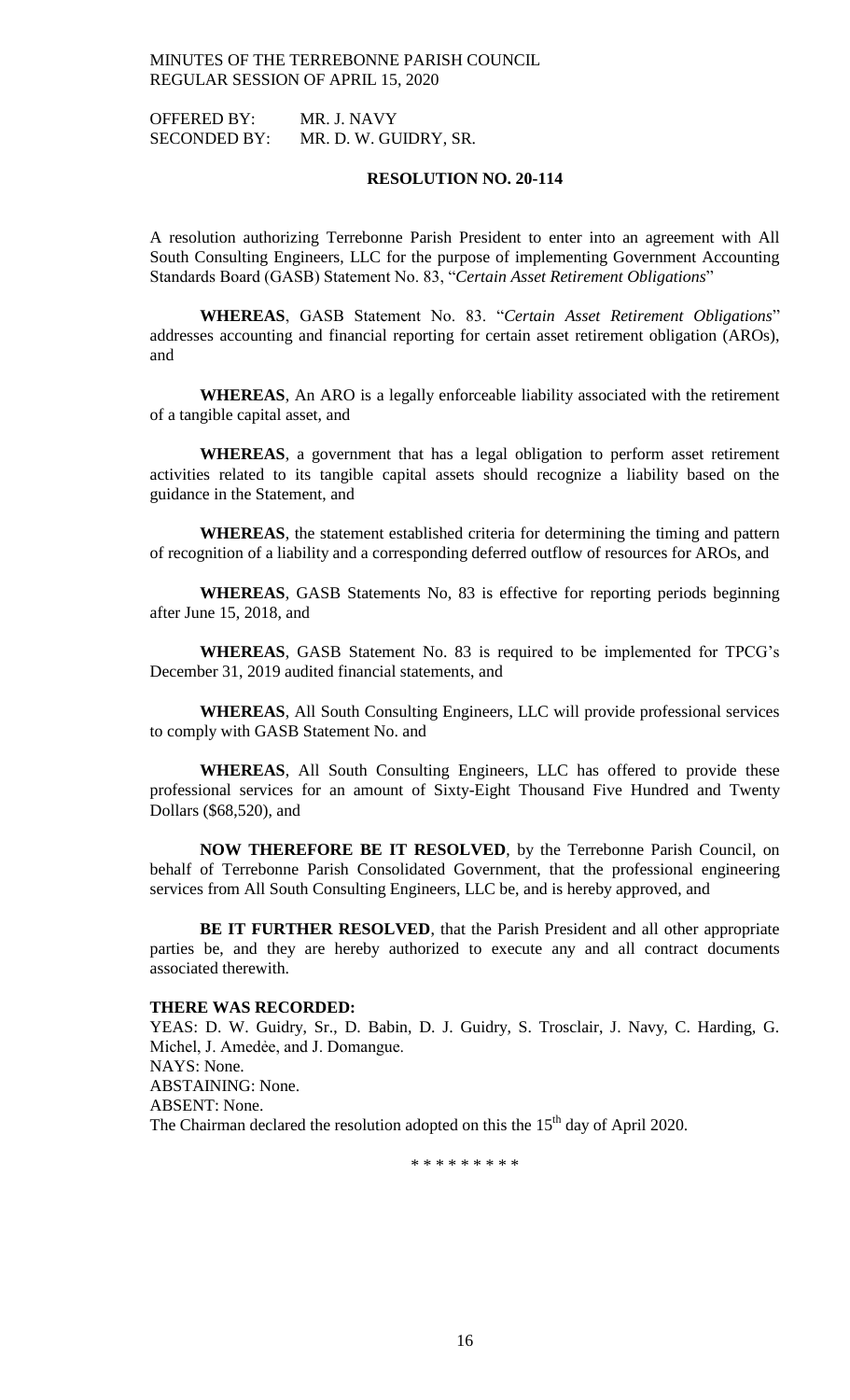Mr. D. Babin moved, seconded by Mr. J. Navy, "THAT the Council introduce an ordinance to amend Ordinance No. 4384 to add Section 16 of the Parish Personnel Manual to provide additional benefits to Parish employees granted under the Family First Corona Virus Response Act ("FFCRA") and call a public hearing on said matter on Wednesday, April 29, 2020 at 6:30 p.m."

The Chairman called for a vote on the motion offered by Mr. D. Babin. THERE WAS RECORDED: YEAS: D. Babin, D. J. Guidry, S. Trosclair, J. Navy, C. Harding, G. Michel, J. Amedée, J. Domangue, and D. W. Guidry, Sr. NAYS: None. ABSENT: None. The Chairman declared the motion adopted.

Mr. G. Michel moved, seconded by Mr. D. Babin, "THAT the Council introduce an ordinance to authorize a surface lease with the Louisiana Land & Exploration Company LLC for a tract of land bounding the site of the Houma Generating Station and a permit for an electric transmission line therein situated and call a public hearing on said matter on Wednesday, April 29, 2020 at 6:30 p. m."

The Chairman called for a vote on the motion offered by Mr. G. Michel. THERE WAS RECORDED: YEAS: D. Babin, D. J. Guidry, S. Trosclair, J. Navy, C. Harding, G. Michel, J. Amedée, J. Domangue, and D. W. Guidry, Sr. NAYS: None. ABSENT: None. The Chairman declared the motion adopted.

Mr. D. Babin moved, seconded by Mr. J. Amedée, "THAT the Council introduce an ordinance to amend the 2020 Adopted Operating Budget, 5-Year Capital Outlay Budget, and Budgeted Positions of the Terrebonne Parish Consolidated Government for the following items and to provide for related matters:

- I. Child Advocacy Group \$25,000
- II. Valhi Drainage Improvements, \$127,000
- III. Animal Shelter, \$2,500
- IV. Houma Downtown Marina, \$1,980
- V. Houma Fire Department, \$15,000
- VI. Water Management Program, \$250,000
- VII. Government Tower Generator Project, \$46,770
- VIII. Terrebonne Juvenile Detention, \$17,240
- IX. Government Buildings Water Life Museum, \$3,017
- X. Houma Police Department, \$2,709
- XI. Utilities, (\$69,300)
	- a. delete full time Utilities Administrator
		- I. GIS Mapping System, \$58,672
			- a. Add full time GIS Manager

and call a public hearing on said matter on Wednesday, April 29, 2020 at 6:30 p.m."

The Chairman called for a vote on the motion offered by Mr. D. Babin. THERE WAS RECORDED: YEAS: D. Babin, D. J. Guidry, S. Trosclair, J. Navy, C. Harding, G. Michel, J. Amedée, J. Domangue, and D. W. Guidry, Sr. NAYS: None. ABSENT: None. The Chairman declared the motion adopted.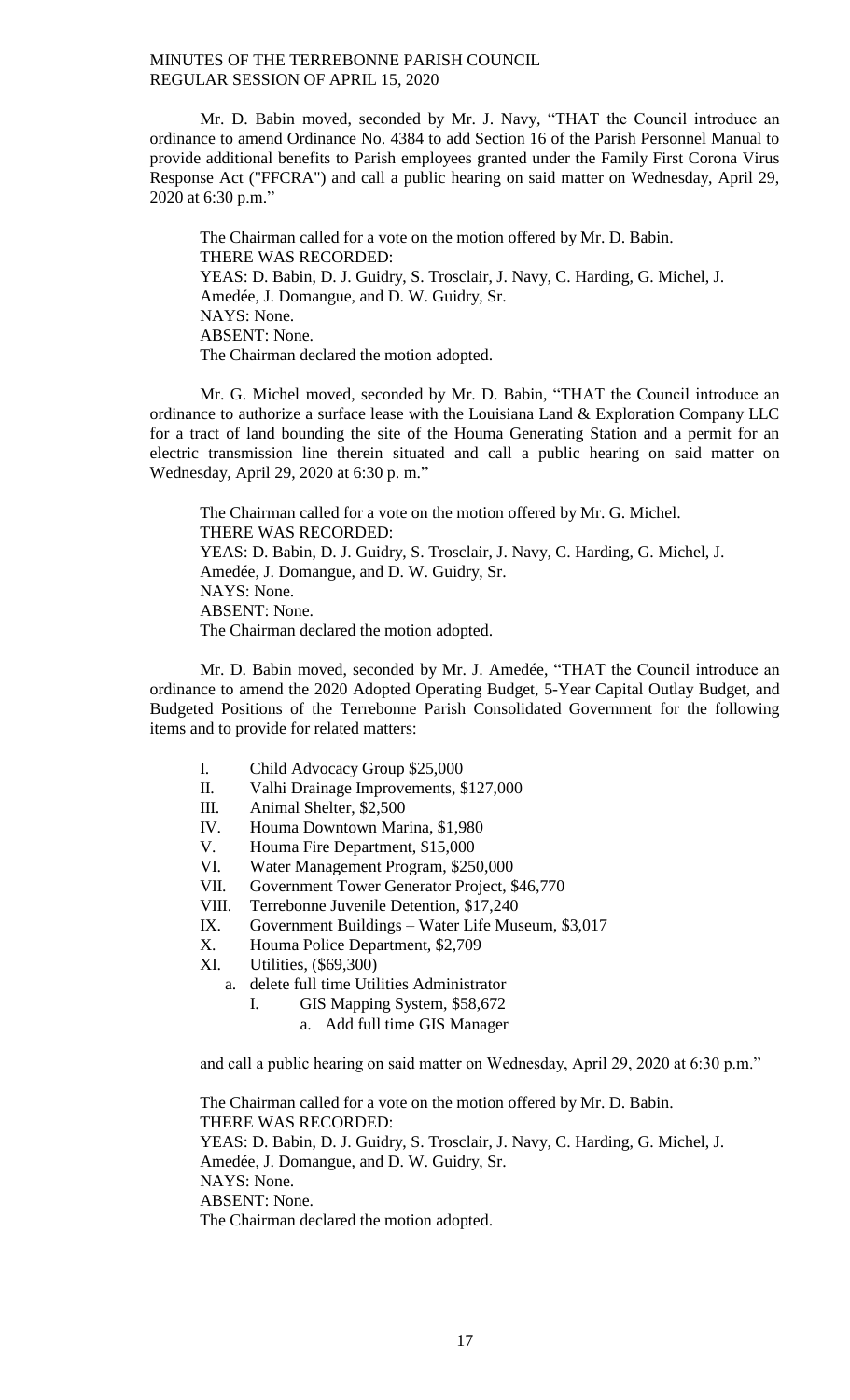Upon Council Member J. Navy's request, the Chairman recognized Mr. Earl Eues, TOHSEP Director, who gave a status update on Terrebonne Parish's statistics and responses with regards to the COVID-19 outbreak. He reported that an executive order from the Governor's Office called for the closure of all K-12 schools in the state and that the school boards will be attempting to follow up and provide continuing education via remote methods. He then reported that a COVID-19 self-testing site will be operating soon in Hahnville and that the Hanes company will be donating masks to the state with 51,000 to be received by Terrebonne Parish to distribute to the public. He then reviewed the policy currently in place for all Terrebonne Parish employees for reporting any employees or family members testing positive for COVID-19 and for the parameters to be met before an employee may return to work following a positive diagnosis.

A discussion ensued relative to potential plans for restarting operations and reopening businesses in the Parish once the emergency declaration has been lifted with some Council Members offering suggestions for staggering or limiting their capacity for customers to abide by the related health recommendations.

Upon Council Member J. Domangue's request, Mr. Eues clarified that the phrase "flattening the curve" was regarding the potential for the number of COVID-19 patients in need of medical services exceeding the capacity of state and local hospitals for providing those services. He then reiterated that only with continued adherence to the current protocols regarding social distancing and other measures at this time would the demand for medical services continue to be mitigated and the threat of ongoing outbreak continue to be reduced.

Several Council Members commended the Parish's response to the current public health emergency and the ongoing cooperation of all public safety departments assisting with mitigation.

Upon Council Member J. Navy's request, the Chairman recognized Ms. Kandace Mauldin, Chief Financial Officer, who stated that she would review the budget for any funding that could be utilized to provide additional literature to Parish residents in order to maintain awareness of practices and procedures for addressing COVID-19 concerns.

Discussion continued regarding the need for continued observance of social distancing, for self-quarantining if testing positive for COVID-19, and for retaining testing materials for those in healthcare fields as measures to minimize the spread of COVID-19.

Mr. D. Babin moved, seconded by Mr. D. W. Guidry, Sr., "THAT the Council open public hearings at this time."

The Chairman called for a vote on the motion offered by Mr. D. Babin. THERE WAS RECORDED: YEAS: D. Babin, D. J. Guidry, S. Trosclair, J. Navy, C. Harding, G. Michel, J. Amedée, J. Domangue, and D. W. Guidry, Sr. NAYS: None. ABSENT: None. The Chairman declared the motion adopted.

The Chairman recognized the public for comments on the following:

A. A proposed ordinance to dedicate and accept the maintenance/operation of the street(s), drainage servitudes, and rights-of-way for "Imperial Landing Subdivision, Phase A;" energize and accept the street lights and to incorporate "Supreme Drive," "Sucrose Drive," and "Refinery Drive" into the Enhanced 911 Emergency Response System for the purpose of providing a better means of locating addresses.

There were no comments from the public on the proposed ordinance.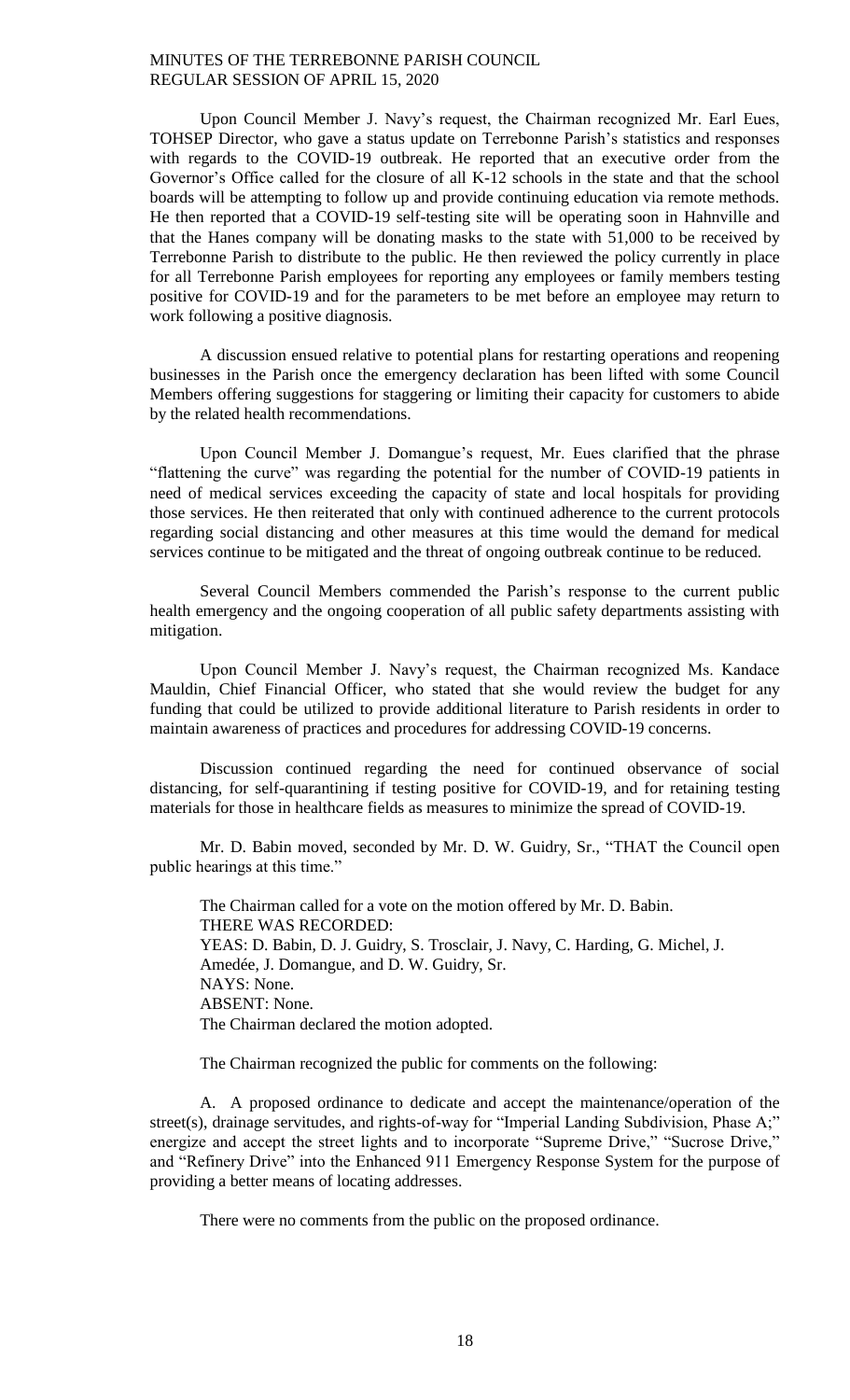Mr. G. Michel moved, seconded by Mr. D. Babin, "THAT the Council close the aforementioned public hearing."

The Chairman called for a vote on the motion offered by Mr. G. Michel. THERE WAS RECORDED: YEAS: D. Babin, D. J. Guidry, S. Trosclair, J. Navy, C. Harding, G. Michel, J. Amedée, J. Domangue, and D. W. Guidry, Sr. NAYS: None. ABSENT: None. The Chairman declared the motion adopted.

OFFERED BY: MR. J. AMEDEE SECONDED BY: MR. G. MICHEL

## **ORDINANCE NO. 9136**

AN ORDINANCE DEDICATING AND ACCEPTING THE MAINTENANCE/OPERATION OF THE STREET(S), DRAINAGE SERVITUDES, AND RIGHTS-OF-WAY FOR "IMPERIAL LANDING SUBDIVISION, PHASE A;" ENERGIZE AND ACCEPT THE STREET LIGHTS; AND TO INCORPORATE "SUPREME DRIVE," "SUCROSE DRIVE," AND "REFINERY DRIVE" INTO THE ENHANCED 911 EMERGENCY RESPONSE SYSTEM FOR THE PURPOSE OF PROVIDING A BETTER MEANS OF LOCATING ADDRESSES; AND TO SET FORTH AN EFFECTIVE DATE FOR THE INCORPORATION OF STREET NAME(S), TO INFORM THE PROPER AGENCIES OF THE STREET NAME(S), AND TO AUTHORIZE THE INSTALLATION OF THE APPROPRIATE STREET SIGN(S), AND TO ADDRESS OTHER MATTERS RELATIVE THERETO.

## **SECTION I**

**BE IT ORDAINED** that the Terrebonne Parish Council, on behalf of Terrebonne Parish Consolidated Government, dedicates and accepts the maintenance/operation of the street(s), drainage servitudes, and rights-of-way; and energize and accept the street lights as depicted as depicted on a plat, prepared on January 3, 2020, by David A. Waitz Engineering & Surveying, Inc. titled "Imperial Landing Subdivision, Phase A", a copy of which is attached hereto and made a part hereof;

**BE IT FURTHER ORDAINED** effective on the 20<sup>th</sup> day of May, 2020, that "Supreme Drive," "Sucrose Drive," and "Refinery Drive" be incorporated into the Enhanced 911 Emergency Response System;

**BE IT FURTHER ORDAINED** that a copy of this ordinance be submitted to the Terrebonne Parish Communications Board, local U.S. Postal Services, fire districts, Acadian Ambulance, Terrebonne Parish Sheriff's Office, and any other appropriate agency; and

**BE IT FURTHER ORDAINED** that the Parish Forces be directed to install the proper street sign on the appropriate street, and that any other actions relative thereto be addressed.

### **SECTION II**

If any word, clause, phrase, section or other portion of this ordinance shall be declared null, void, invalid, illegal, or unconstitutional, the remaining words, clauses, phrases, sections or other portions of this ordinance shall remain in full force and effect, the provisions of this section hereby being declared to be severable.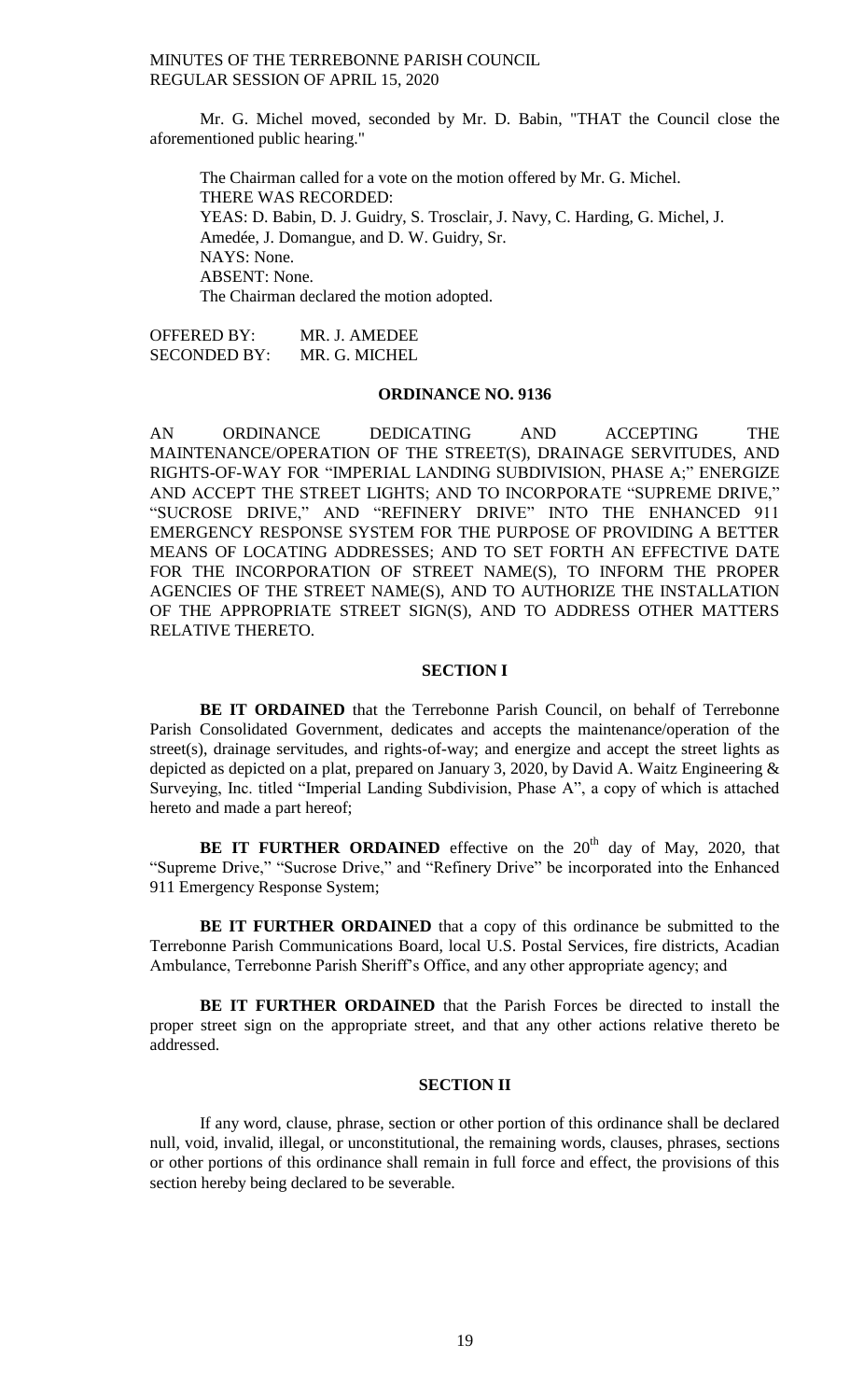## **SECTION III**

This ordinance shall become effective upon approval by the Parish President or as otherwise provided in Section 2-13(b) of the Home Rule Charter for a Consolidated **Government** 

This ordinance, having been introduced and laid on the table for at least two weeks, was voted upon as follows:

THERE WAS RECORDED: YEAS: D. Babin, D. J. Guidry, S. Trosclair, J. Navy, C. Harding, G. Michel, J. Amedee, J. Domangue, and D. W. Guidry, Sr. NAYS: None. NOT VOTING: None. ABSTAINING: None. ABSENT: None. The Chairman declared the ordinance adopted on this, the 15th day of April 2020.

\*\*\*\*\*\*\*\*\*\*\*\*

Mr. D. Babin moved, seconded by Mr. C. Harding, "THAT the Council return to the regular order of business."

The Chairman called for a vote on the motion offered by Mr. D. Babin. THERE WAS RECORDED: YEAS: D. Babin, D. J. Guidry, S. Trosclair, J. Navy, C. Harding, G. Michel, J. Amedée, J. Domangue, and D. W. Guidry, Sr. NAYS: None. ABSENT: None. The Chairman declared the motion adopted.

Council Member J. Navy thanked Mr. Matt Rookard and TEDA for their assisting many of the local small businesses in the Parish since the onset of the COVID-19 public health emergency.

Upon Council Member J. Navy's request, the Chairman recognized Mr. Matt Rookard, TEDA Director, who gave an overview of the immediate economic impacts on Terrebonne Parish with the COVID-19 public health emergency declaration. He then reported on TEDA's efforts toward better educating and notifying local businesses of the resources being made available over time. He then gave a brief overview of some of the assistance programs local businesses may qualify for in conjunction with local banks, the Small Business Administration, and the Terrebonne Economic Development Foundation.

Council Member C. Harding shared some of his concerns for the locally owned small businesses that are classified as non-essential and are unable to operate during the public health emergency. Upon Mr. Harding's request, Mr. Rookard gave an overview of potential steps to follow that could allow those small businesses to retain their location/facility in the short-term until such a time that they could restart their operations or take in other revenues.

Upon Council Member D. W. Guidry, Sr.'s request, Mr. Rookard asked that those businesses looking for assistance contact TEDA via e-mail at **bizresponse@tpeda.org** or via phone hotline at (985) 633-1887. He then gave an overview of the steps taken by TEDA to reach a greater number of local businesses with critical information then shared his optimism for TEDA to address or accommodate the requests for assistance currently being experienced while minimizing administrative fees.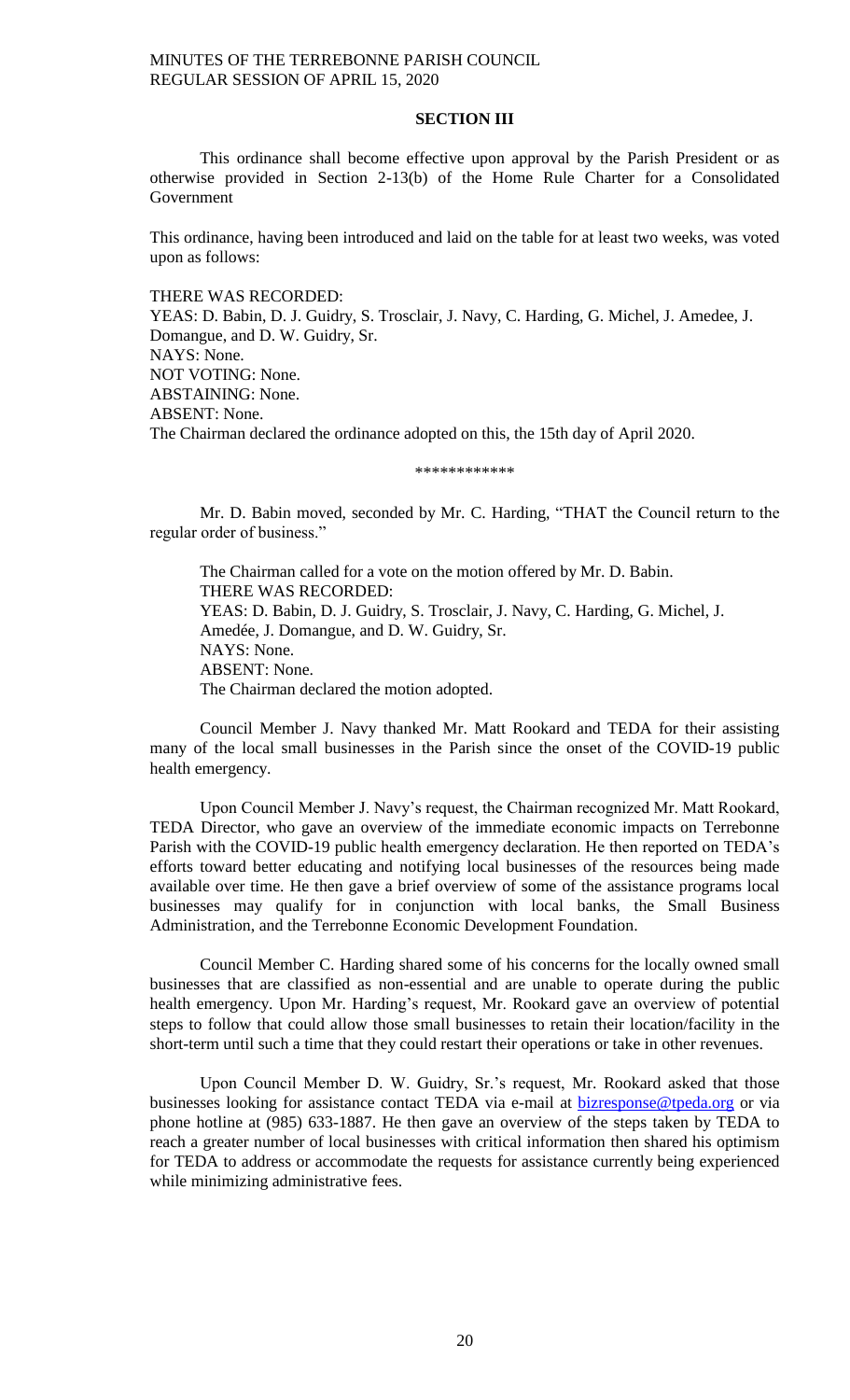Mr. D. Babin moved, seconded by Mr. J. Amedée, "THAT the Council approve the following street light list:

### **STREET LIGHT LIST 04-15-2020**

INSTALL ONE 100-WATT LED STREET LIGHT ON EXISTING POLE IN FRONT OF 1714 DUNN STREET ON THE SHORT STREET SIDE; TPCG UTILTIES, USD; JOHN NAVY, DISTRICT 1."

The Chairman called for a vote on the motion offered by Mr. D. Babin. THERE WAS RECORDED: YEAS: D. Babin, D. J. Guidry, S. Trosclair, J. Navy, C. Harding, G. Michel, J. Amedée, J. Domangue, and D. W. Guidry, Sr. NAYS: None. ABSENT: None. The Chairman declared the motion adopted.

The Chairman recognized Mr. Gordon Dove, Parish President, who thanked the Council and the Parish's Public Safety departments for their ongoing cooperation then encouraged the public to stay safe and careful during this time.

Council Member J. Amedée announced that the Animal Shelter was still providing for the adopting or fostering of pets by appointment and encouraged the public to consider getting a new pet. He then announced that this week was being recognized as "National Public Safety Telecommunicators Week" then shared his thanks for the many dispatchers providing EMS services in Terrebonne Parish during times of emergency.

Council Member D. W. Guidry, Sr. congratulated the Chairman for a successful meeting via teleconference then asked for clarification for the procedure to be followed if a member of the public wished to address the Council during a meeting via teleconference.

The Chairman recognized Ms. Suzette Thomas, Council Clerk, who clarified that a speaker card submitted by a member of the public by the deadline would allow them to speak during a meeting and that said speaker cards were included with the meeting notices and also shared on various media platforms.

Council Member D. Babin congratulated Ms. Suzette Thomas on her first meeting as Council Clerk and commended her and her staff for their assistance in providing for the meeting via teleconference.

Council Member G. Michel reiterated the importance of public input with regards to Council actions then shared his support for the Council's discussion of potentially controversial topics or agenda items being delayed until such a time that members of the public could meet and discuss said topics with the Council in person.

The Chairman stated that signs are available to the Council Members to show support for the local healthcare professionals then commended Terrebonne General Medical Center and its staff during this public health emergency. He then encouraged the public to keep all active military, veterans, law enforcement, firefighters, and first responders in their thoughts and prayers daily. He thanked the Council for their cooperation in convening via teleconference then invited suggestions for improving future meetings.

Mr. D. Babin moved, seconded by Mr. C. Harding, "THAT the Council accept the following monthly engineering reports:

- A. Milford and Associates, Inc.
- B. T. Baker Smith, LLC
- C. GIS Engineering, LLC."